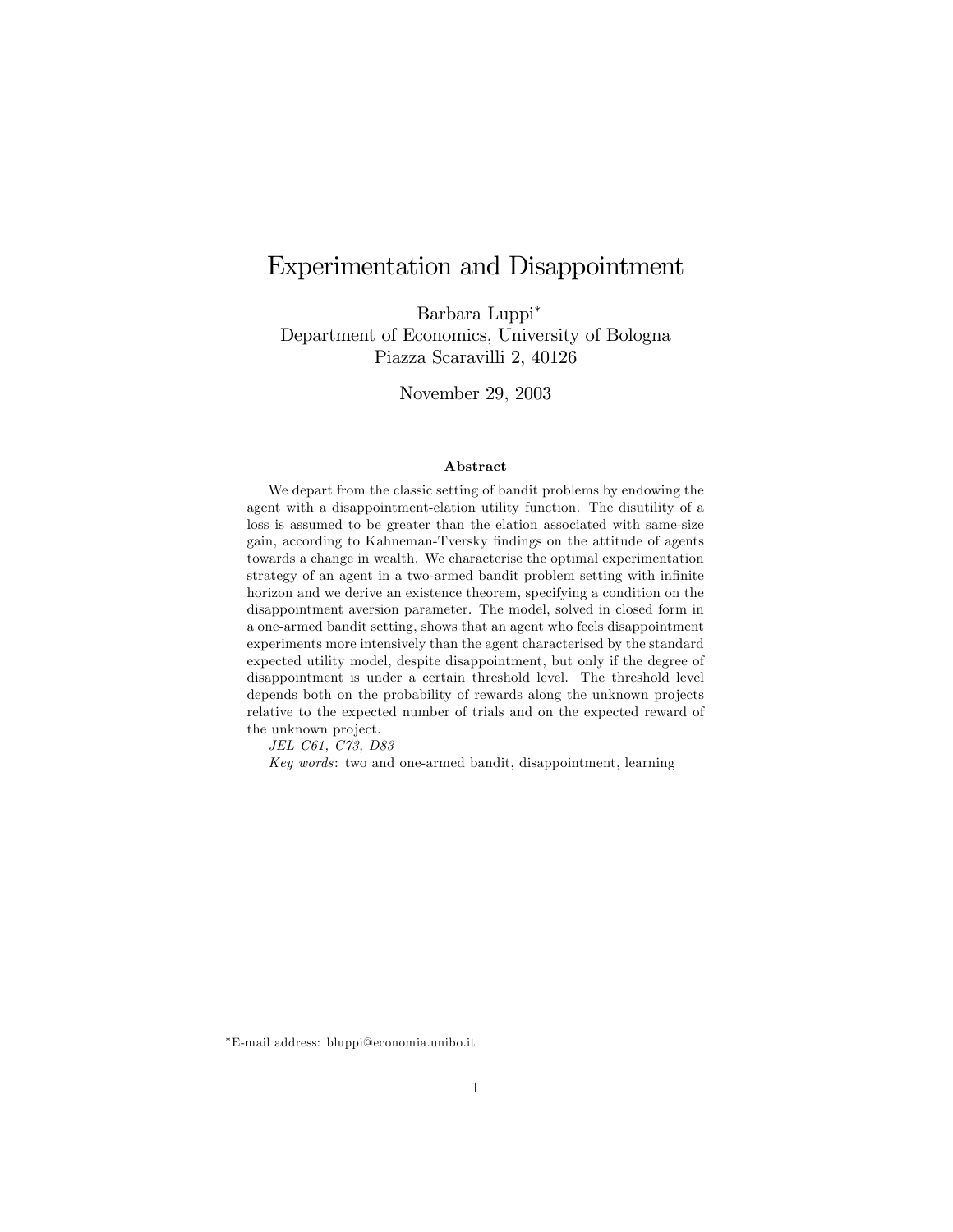Footfalls echo in the memory Down the passage we did not take T.S. Eliot

## 1 Introduction

In many areas of human activity, an agent has to choose from a number of actions, each with a cost and an uncertain reward. Some of these actions are highly likely to produce a short-term gain, while others, such as gathering information to eliminate some of the uncertainty, may result in a long-term benefit only.

The classic multi-armed bandit problem is a formalisation of such a situation: in each period the agent pays a cost to pull one of a fixed number of arms, different arms having different, unknown and possibly interdependent pay-off probabilities. The agent's problem is to maximise the expected discounted sum of pay-offs. In bandit problems currently in the economic literature projects are equated with arms (Weitzman,1981, Roberts and Weitzman, 1981).

The present work studies the bandit problem under alternative models of rational behaviour, providing a bridge between the standard optimising analysis of the bandit problem and the modern literature on alternatives to the expected utility model of behaviour under uncertainty, pioneered by Loomes and Sugden, among others.

The question addressed in the paper is the following: suppose the experimenter has psychological feelings that affect his rational choices under uncertainty: the individual receives not only the utility derived directly from the actual consequence of an uncertain prospect, but in addition he feels some degree of disappointment and elation.The agent forms a priori expectation about any uncertain prospect, when evaluating that prospect and, after uncertainty is resolved, the individual compares the actual consequence of the prospect with the a priori expectation: if the actual consequence turns out to be worse than the expectation, he feels disappointment. On the other hand, the individual experiences some degree of elation, if the actual consequence is better than the a priori expectation. Will this agent experiment more in the setting of a bandit problem?

We depart from the classic setting of bandit problems by endowing the agent with a disappointment-elation utility function (Sugden and Loomes, 1986): we assume the agent aims at maximising the expected utility of profits, instead of assuming the maximization of expected profits as an objective function. A particular speciÖcation of the disappointment-elation utility function is used to capture the spirit of Kahneman-Tversky Öndings (1979) on the attitude of agents towards a change in wealth. We assume that the disutility of a loss is greater than the elation associated with a gain of the same amount.

The decisional problem faced by the agent has the same characteristics of the standard one: facing the decision between an unknown arm and a safe one, the agent faces an optimal stopping problem, i.e. he has to decide how many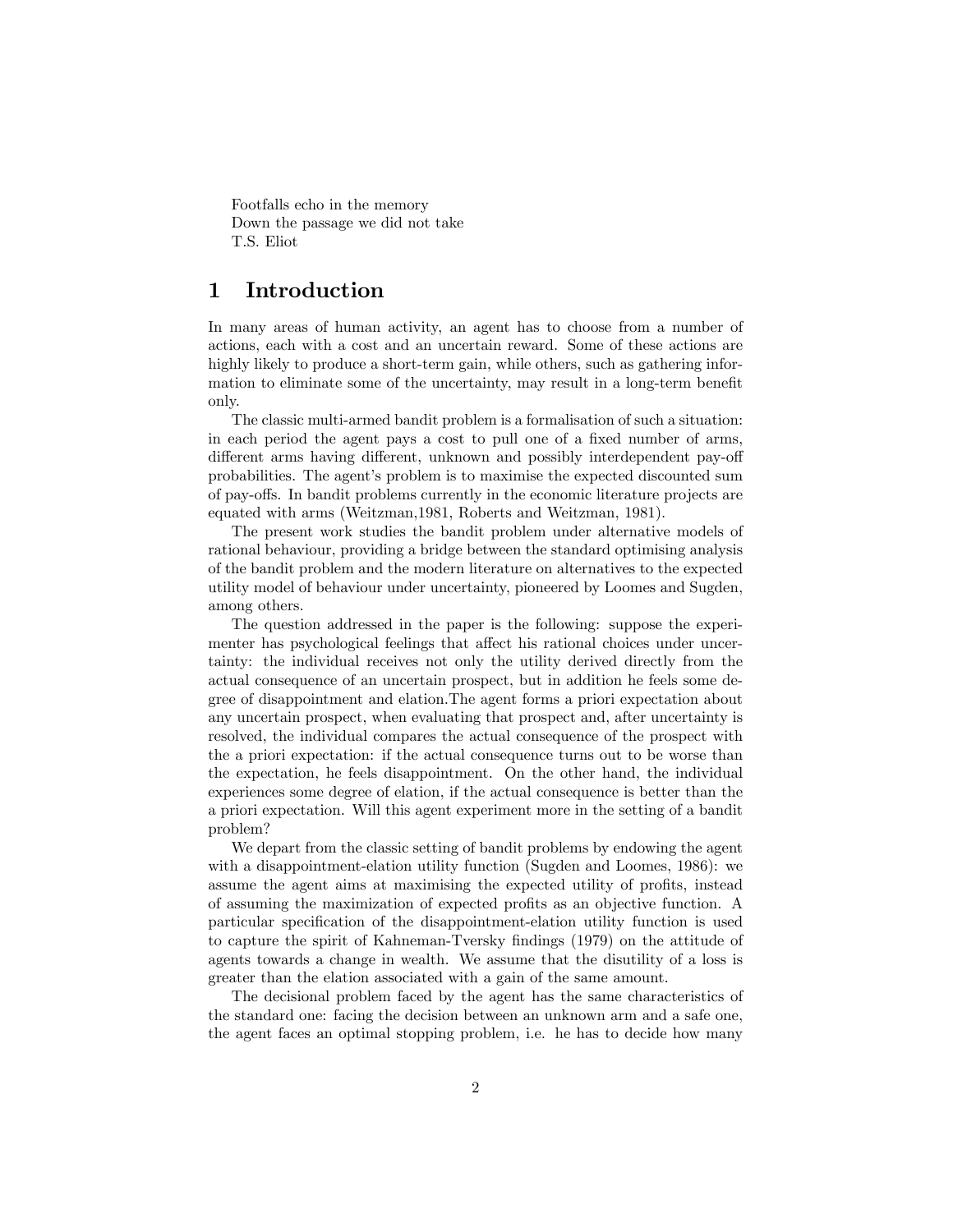trials to do along the unknown arm and when he finds optimal to switch to the safe one, so that once switched the agent won't find it optimal to choose the unknown arm again. Here the assumption about the agent's utility function modifies the objective function of the experimenter, i.e. how the agent evaluates his payoffs.

In the present paper, we consider an experimenter which is trying to choose between two projects. The agent who does not know with certainty the consequence of a particular project may choose it and observe the result. However such experimental procedure of choice is costly: in the short run, the agent bears the loss in case of a negative result. This loss must be traded off against the potential informational gain associated with experimentation, in terms of a more correct estimate of the probability of having a positive result when undertaking a certain project. In the standard framework, the agent's optimal strategy consists of finding the way of weighting these two opposite forces. Here, the agent must take into account an additional trade-off associated with experimentation: in the short run the agent faces the additional cost due to the sensation of disappointment he has in case the project yields a negative result. The experimenter trades off this cost against the gain in expected terms associated with the psychological feeling of rejoycing he will have by undertaking the project which the present information indicates is most profitable. This additional trade-off plays a key role in characterising the optimal strategy of the agent and deriving the main result of the paper.

In the first part of the paper, we consider two projects with unknown probability of a reward and an infinite horizon and we characterise the optimal strategy of the agent. We derive an existence theorem analogous to the one stated in Rothschild (1974), specifying an additional condition on the parameter capturing disappointment.

In the second part, the decision problem faced by the experimenter is examined using the mathematical tool of dynamic allocation indexes, which allow us to compare the sequential strategy chosen by the agent under expected utility framework and under disappointment theory in terms of experimentation intensity. In this setting we present the central result of the paper- that the agent who is characterised by the disappointment-elation utility model of Loomes and Sugden will choose to experiment more intensively than the consumer characterised by the standard expected utility model, under certain conditions regarding the degree of disappointment. This result appears to be counterintuitive, since one would expect that an agent who weighs more disappointment relative to elation will be less keen on experimenting than an agent characterised by the standard expected utility theory model. Here we show that an agent who feels disappointment experiments more, despite disappointment, but only if the degree of disappointment is under a threshold level. The threshold level depends both on the probability of rewards along the unknown projects relative to the expected number of trials and on the expected reward of the unknown project. The economic intuition driving the result lies in the trade-off explained above: an agent characterized by a disappointment-elation utility function will decide to experiment more, instead of switching to the known project, because he evaluates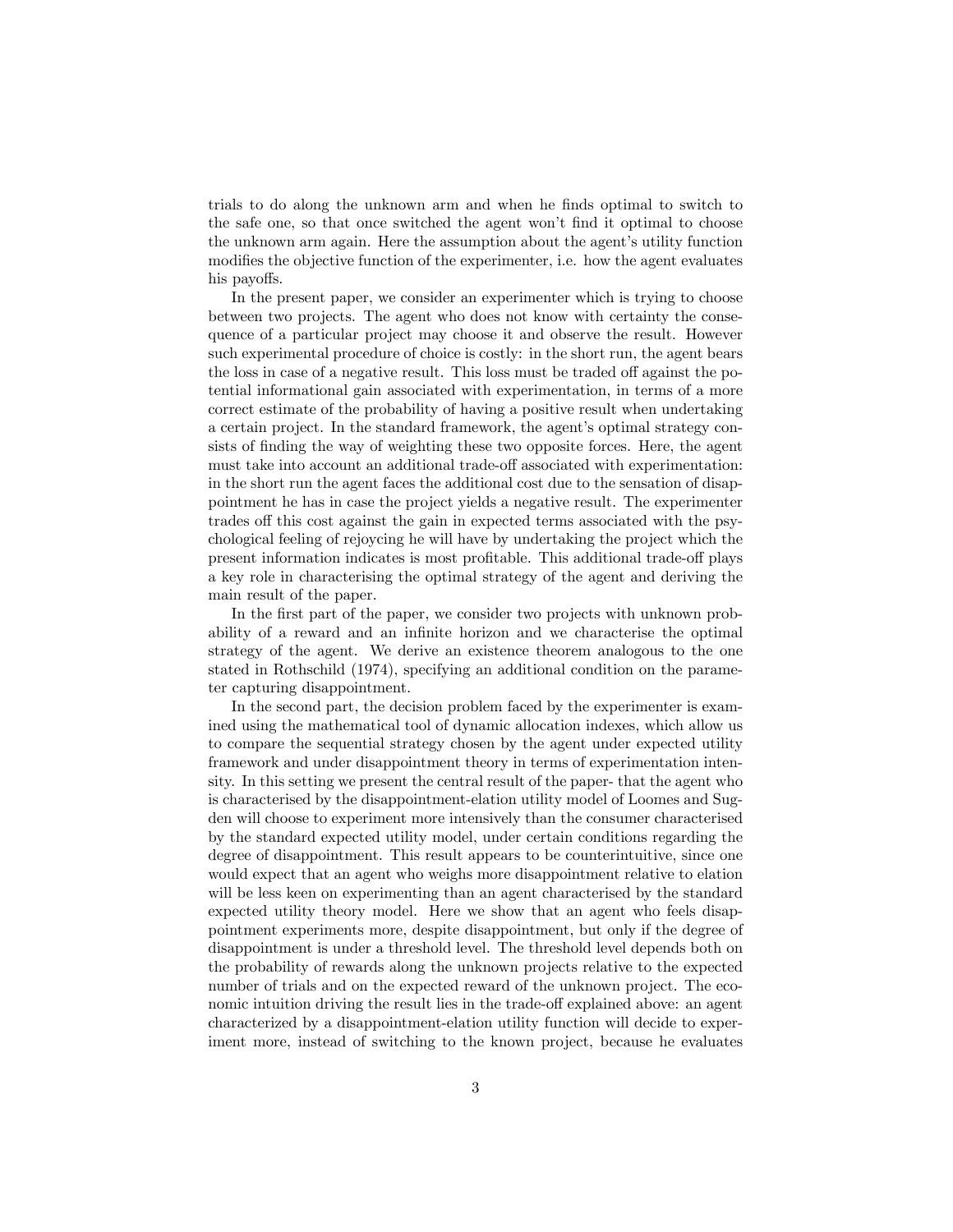the possibility of having a sufficiently bad run of luck and the disappointment he could have in the case he sticks forever with the known project, paying the lower expected reward. It is shown that the result holds for n periods and for a generic distribution function  $F$  and that when the number of periods  $n$  increases, the threshold on the degree of disappointment increases, becoming a less tight constraint.

Finally, we characterise the decision procedure of the experimenter under a specific distributional assumption and within this framework we compare the standard expected utility theory case with the one where the experimenter is characterised by disappointment.

The paper is organised as follows. In Section 2 we overview the related literature, both in two-armed bandit problems and in the alternative frameworks to standard expected utility. In Section 3 we derive an existence theorem of the optimal experimentation strategy of the agent. In Section 4 the result on the intensity of experimentation of the disappointment-adverse agent is stated. In Section 5 we consider a special case of the decision procedure of the experimenter under a specific distributional assumption and a finite horizon time. Finally, Section 6 concludes.

## 2 Related literature

The departure point of our analysis is the seminal paper on experimentation of Rotschild (1974). He examines the pricing decision of a monopolist facing an unknown stochastic demand. The store can choose between two possible prices (arms), each with an unknown probability to make a sale; each period the monopolist selects the price to charge and he updates his beliefs on the basis of the resulting sales to customers. The monopolist faces the trade-off between the short-term benefit, represented by charging the price that maximises his payoff given his current information and the information gained on the demand at the other price, which has long-term value. Rotschild shows that with positive probability the monopolist will choose the inferior price, i.e. the price less likely to make the sale and therefore, inefficiency may arise in the long run. Rothschild's analysis relates to the multi-armed bandit literature, on which Gittins (1979) and others have worked to characterise the index policy. In the economics literature Weitzman (1981) and Roberts and Weitzman (1981) provide two important applications of bandit problems with independent arms to R&D settings.

Another literature branch relevant to the present paper is the one which examines alternative frameworks to the expected utility model of behaviour under uncertainty. Experimental research into choice under uncertainty has revealed that people behave in ways that systematically violate the set of basic axioms formulated by Von Neumann and Morgenstern (1947) and Savage (1954), upon which the conventional expected utility theory is built. In particular, the empirical evidence presented by Kahneman and Tversky (1979) and others show a number of patterns of choice that reveal behavioural regularities that sistem-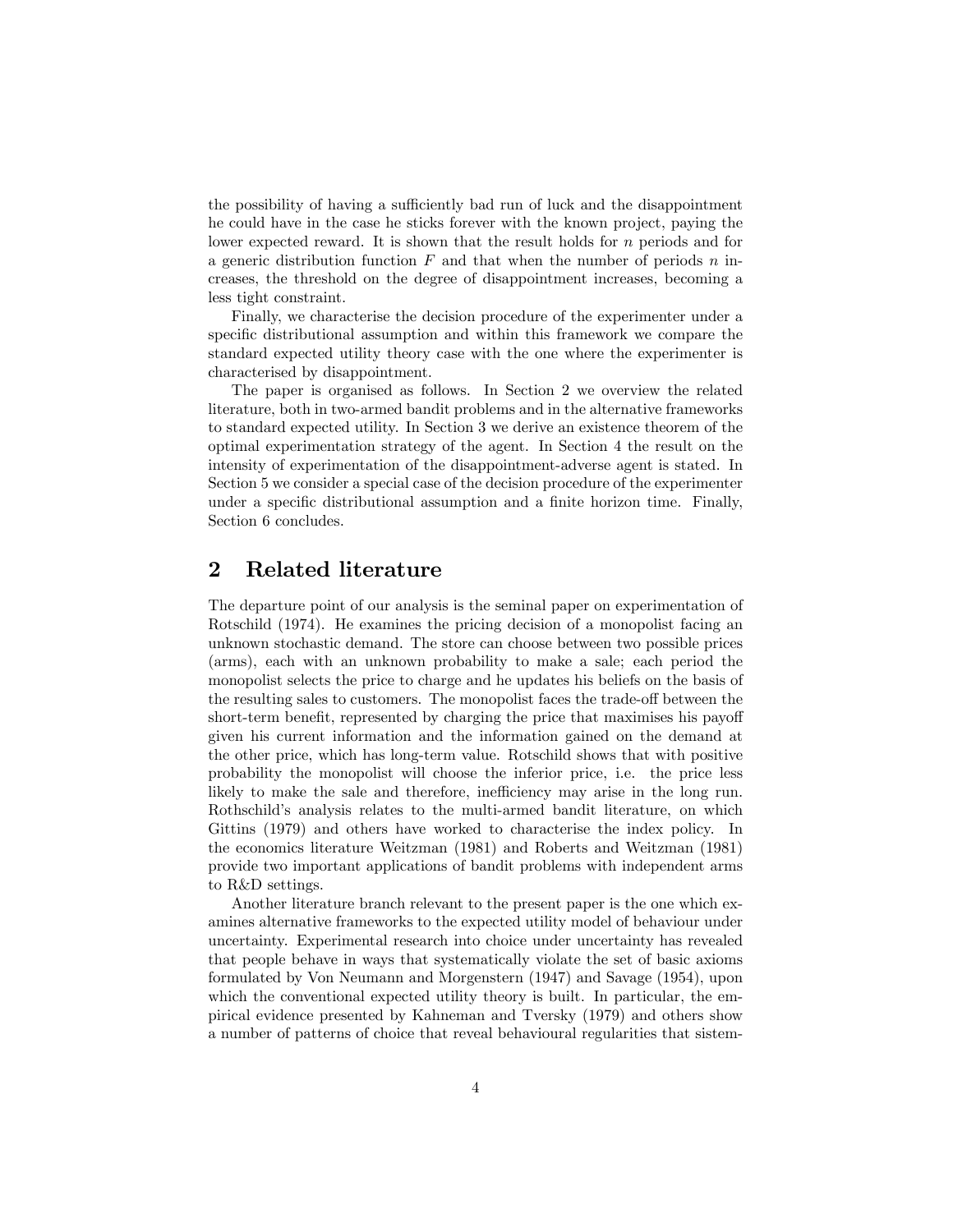atically contradict the predictions of conventional expected utility. After the discovery of Allais paradox and Ellsberg paradox, many attempts have been done to develop alternative frameworks for the analysis of choice under uncertainty, consistent with the observed behavioural regularities. A subset of them start from an attempt at a psychological explanation of Allais Paradox phenomena. One of the earliest was prospect theory (Kahneman and Tversky, 1979), generalized later by cumulative prospect theory (1992). Two more intuitive and parsimonious psychologically based theories are regret theory (Sugden and Loomes, 1982, 1987) and disappointment theory (Sugden and Loomes, 1986); both of them incorporate ex ante considerations of ex post psychological feelings: of regret, or rejoicing, in the former and of disappointment, or elation, in the latter. "The fundamental idea behind regret theory is that the psychological experience of "having  $x$ " can be influenced by comparison between  $x$  and  $y$ that one might have had, had one chosen differently. If, for example, I bet on a horse which fails to win, I may experience something more than a reduction in my wealth: I may also experience a painful sense of regret arising out of the comparison between my current state of wealth and the state that I would have enjoyed, had I not bet" (Sugden, 1991).

## 3 The model

Consider an experimenter which is facing the following decision problem. The agent has to decide which project (chosen from a fixed set) to undertake in each period. Here we assume only two projects are available to the agent. Each project pays out a fixed reward at an unknown probability. In the case he knows the true probability of the reward of each project  $i$ ,  $\Pi_i$ , he would simply choose the project with the highest expected reward. Here we assume the agent does not know  $\Pi_i$  and he can learn the probability of the reward through experimentation.

The generality of the description lends itself to a number of possible interpretations: we can think the agent to be a researcher employed in an R&D department, which has been assigned to the task of finding a more efficient way to produce some commodity and he has to choose among two substitute technologies, each offering uncertain benefits until the development work is completed. Or consider the research work of a PhD student, who has to select the topic of his thesis from a pool of possible interesting areas, each with an uncertain probability to yield a publishable paper<sup>1</sup>. We can interpret the reward yielded by a project as a preliminary positive result in a simplified analytical framework he is working on or a significative t-test yielded by regressions with the new data at the basis of his research. On the other hand, the project can held no result, in the sense of no significative advances toward the goal of the research. The framework fits as well the case of a monopolistic store trying to price its commodity and learning the demand function through experimentation, as the one in Rotschild (1974), where a positive result indicates the event

 $1$ We obviously abstract from his skills!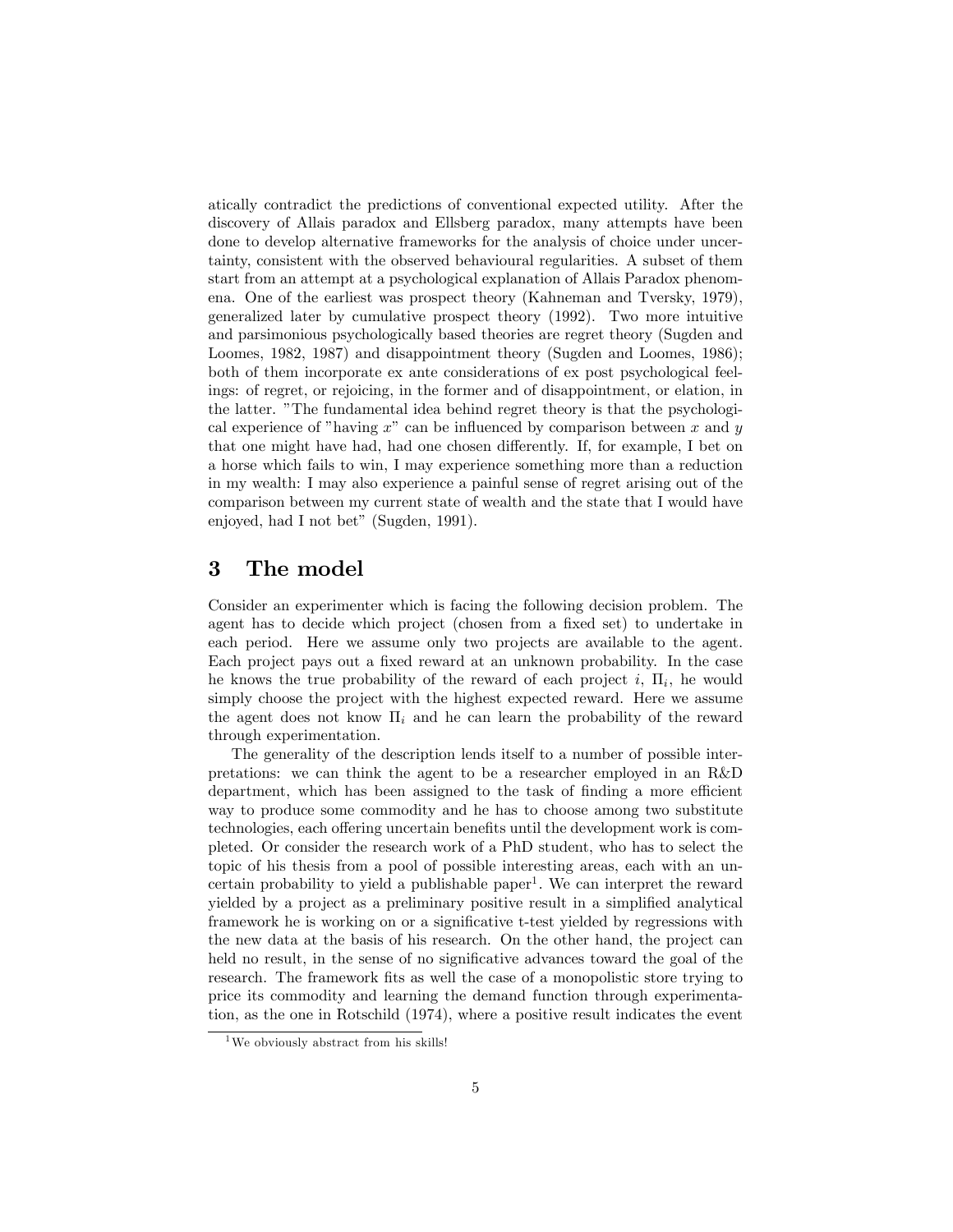of a customer buying the commodity, associated with a return equal to the price of the good net of the cost of production, and symmetrically the negative result represents the event the customer goes away the store without buying the  $\text{good}^2$ .

In mathematical and statistical literature this problem is known as the two armed bandit problem and it has been widely analysed<sup>3</sup>. Here, we assume that the agent's preferences are described by the following utility function (Sugden and Loomes, 1986):

 $U(x_{is}) = x_{is} + D(x_{is} - \overline{x}_i)$ 

where  $x_{is}$  denotes the utility of project i under state of the world s and  $\overline{x}_i$ denotes the expected utility of project i.

According to the utility function, the economic agent receives not only the utility derived directly from the actual consequence of an uncertain prospect, but in addition he feels some degree of disappointment and elation. When the agent evaluates a prospect, he forms a priori expectation about any uncertain prospect and after uncertainty is resolved he compares the actual consequence of the prospect with the a priori expectation. If the actual consequence turns out to be worse than the expectation, he feels disappointment. On the other hand, the individual experiences some degree of elation, if the actual consequence is better than the a priori expectation.

We assume  $x_{is}$  to be linear and exactly equal to the payoff in state s of project i and the disappointment-elation utility function  $D(\cdot)$  to take the following functional form:

$$
D(\xi) = \frac{\xi, \xi \ge 0}{b\xi, \xi < 0, b > 1}
$$

The utility function is defined on deviations from the reference  $point<sup>4</sup>$ , i.e. the utility function is kinked at the origin. The parameter  $b$  captures the intensity of disappointment aversion and we require the utility function to be steeper for losses than for gains. This second characteristic reflects a salient feature of attitudes to changes in welfare, that is the disappointment that one experiences in losing a sum of money appears to be greater than the pleasure associated with gaining the same amount. This specification of the  $D(\cdot)$  function captures the spirit of the Kahneman-Tversky descriptive theory of judgement under uncertainty (Kahneman and Tversky,  $1979$ )<sup>56</sup>. The choice of this utility function allows us to investigate the effect of a psychological attitude, as disappointment

<sup>2</sup>Note that since we endow the agent with a utility function, not all economists would be satisfied with this intepretation

<sup>3</sup> See Gittins (1979), Berry and Fristedt (1985)

<sup>&</sup>lt;sup>4</sup>The reference point is represented by the origin, since we do not endow the agent with any legacy or other forms of wealth inherited from the past.

 ${}^{5}$ Here, for simplicity, we do not introduce Kahneman and Tversky's assumption according to which the utility function for changes of wealth is normally concave above the reference point  $(D''(x) < 0$ , for  $x > 0$ ) and often convex below it  $(D''(x) > 0$ , for  $x < 0$ ). The economic meaning of this assumption is that the marginal value of both gains and losses generally decreases with their magnitude.

 $6$ The parameter b is defined in an analogous way to the coefficient of loss aversion in Kahneman and Tversky (1979, 1992). Empirical studies conducted by Kahneman and Tversky indicate that the best estimate of the coefficient of loss aversion is 2,25.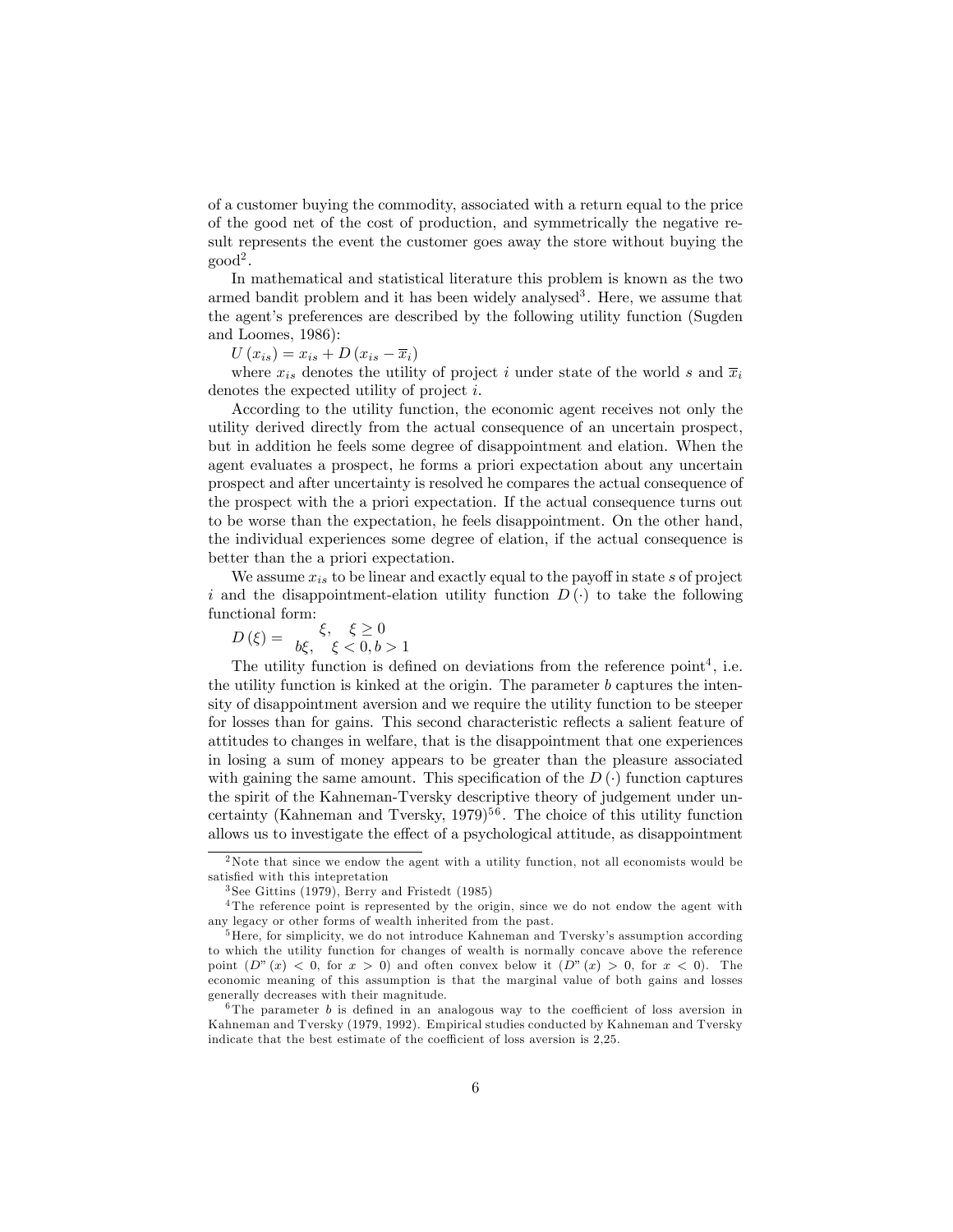aversion, on the experimentation strategy optimally chosen by the experimenter.

### 3.1 The analytical set-up

We consider two projects. The generic project  $i$  pays of 1 with probability  $\prod_i$  and 0 with probability  $(1 - \prod_i)$ . The experimenter does not know the true probability  $\Pi_i$ . He decides which project to undertake according to his prior beliefs about the parameter  $\Pi_i$  and selects the one with the highest probability of a reward. We assume the agent has an infinite horizon.

Let  $N_i$  be the number of trials along project i and  $s_i$  be the number of positive results along i, with  $i = 1, 2$ .

The information in the sample can be represented by using the statistics defined as follows:  $\frac{1}{1}$ 

$$
\rho_i = \frac{1}{1 + N_i}
$$

$$
\mu_i = \frac{s_i}{1 + N_i}^7
$$

When the agent chooses project *i*,  $\rho_i$  becomes  $\frac{\rho_i}{1+\rho_i}$ . In case of a positive result on *i*, the statistics  $\mu_i$  becomes:

 $s(\mu_i) = \frac{\mu_i + \rho_i}{1 + \rho_i}$  $1 + \rho_i$ while in case of a negative result,  $\mu_i$  becomes:  $f(\mu_i) = \frac{\mu_i}{1+i}$  $1 + \rho_i$ 

Therefore, the information contained in the sample is given by  $(\mu_1, \mu_2, \rho_1, \rho_2)$ , which is a subset of  $R<sup>4</sup>$ , constitued by a fourfold copy of the closed unit interval [0, 1]. Denote the domain of  $(\mu, \rho)$  as  $\Delta$ .

The experimenter's belief about the parameters  $\pi_i$  with  $i = 1, 2$  are given by the prior density function  $g(\pi_1, \pi_2)$ . We do not assume the independence of the probabilities of success along the two projects, but we assume:

 $g(\pi_1, \pi_2) > 0$  for all  $(\pi_1, \pi_2) \in (0, 1) \times (0, 1)$ 

excluding all nonextreme combinations of  $\Pi_1$  and  $\Pi_2$ .

The experimenter with experience  $(\mu, \rho)$  updates his prior beliefs from  $g(\pi_1, \pi_2)$ to  $h(\pi_1, \pi_2, \mu, \rho)$ . The probability density is proportional to

$$
\frac{\mu_1}{\pi_1^{\rho_1}} \frac{\left[1-(\mu_1+\rho_1)\right]}{\left(1-\pi_1\right)} \frac{\mu_2}{\rho_1} \frac{\mu_2}{\pi_2^{\rho_2}} \left(1-\pi_2\right) \frac{\left[1-(\mu_2+\rho_2)\right]}{\rho_2} g\left(\pi_1,\pi_2\right)
$$

The posterior mean of the experimenter's belief about the parameter  $\Pi_i$ given the sample information  $(\mu, \rho)$  and the prior density function q is defined as follows:

$$
\lambda_i(\mu,\rho) = \int_0^1 \int_0^1 \pi_i h(\pi_1,\pi_2,\mu,\rho) d\pi_1 d\pi_2^8
$$

<sup>7</sup>As the number of trials increases,  $\mu_i$  approaches the sample mean  $\bar{\mu}_i = \frac{s_i}{N}$  $\frac{S_i}{N_i}$ , i.e.

$$
\lim_{\rho_i \to 0} \mu_i = \lim_{T_i \to \infty} \overline{\mu}_i
$$

 $\lim_{\rho_i \to 0} \mu_i = \lim_{T_i \to \infty} \overline{\mu}_i$ <br>  ${}^8\lambda_i (\mu, \rho)$  is defined and continuous  $\forall (\mu, \rho)$  such that  $\rho_i > 0$ ,  $i = 1, 2$ . It is possibly to show

that  $\lambda_i (\mu, \rho)$  can be extended by continuity to  $[0, 1]^4$ , since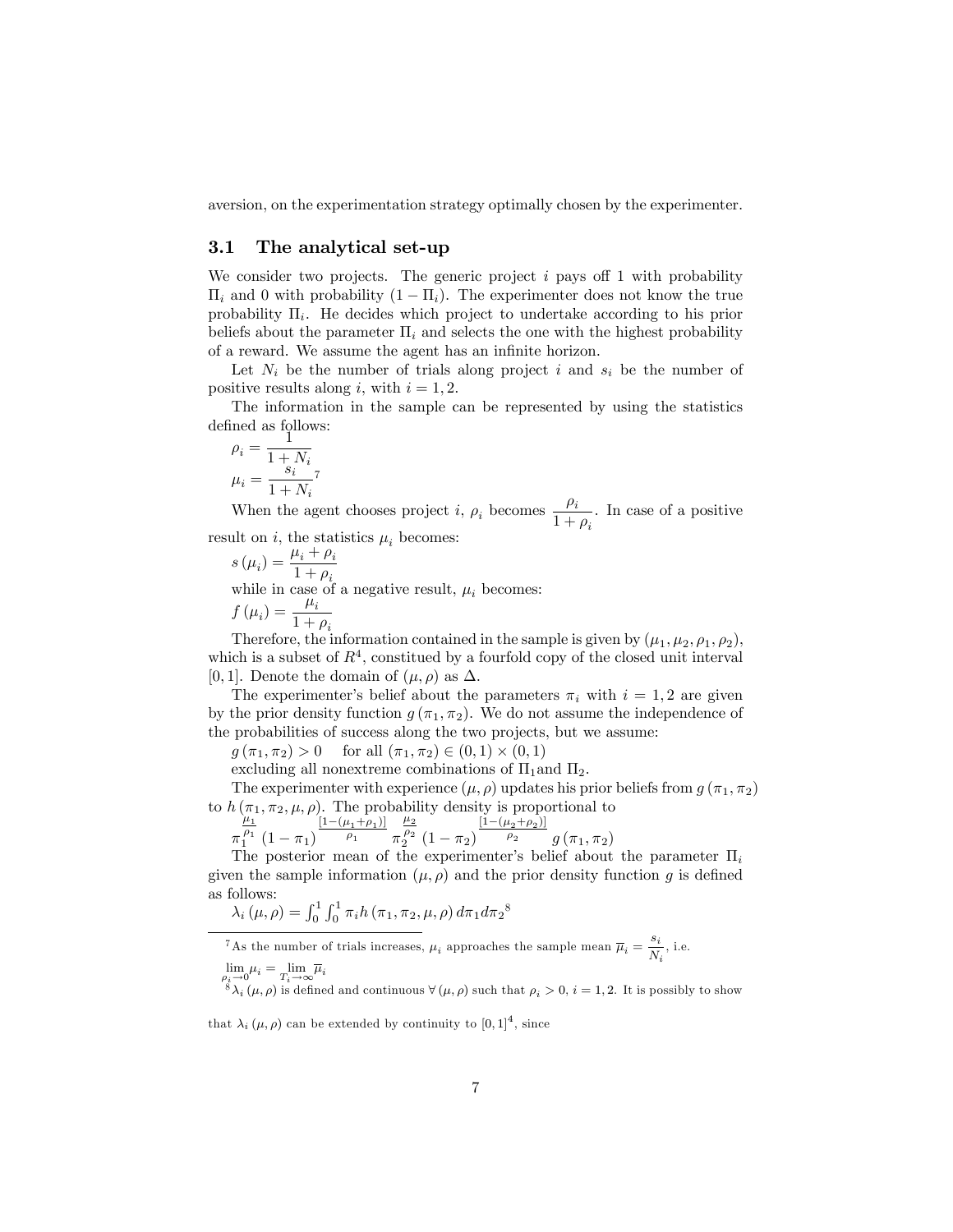### 3.2 Dynamic programming equations and properties

The experimenter maximizes the expected discounted utility of his rewards over the infinite horizon. The problem can be written in terms of dynamic programming equations, satisfying the following functional form<sup>9</sup>:

$$
V\left(\mu,\rho\right)=\max_{\left\{ i\right\} }W_{i}\left(\mu,\rho\right)
$$

where

$$
W_i(\mu, \rho) = \lambda_i(\mu, \rho) \left[1 + D\left(1 - \lambda_i(\mu, \rho)\right)\right] + \left(1 - \lambda_i(\mu, \rho)\right) D\left(-\lambda_i(\mu, \rho)\right) + \delta \left[\lambda_i(\mu, \rho) V\left(\sigma_i(\mu, \rho)\right) + \left(1 - \lambda_i(\mu, \rho)\right) V\left(\psi_i(\mu, \rho)\right)\right]
$$

where  $0 < \delta < 1$  and  $\sigma_i(\mu, \rho)$  and  $\psi_i(\mu, \rho)$  are vectors indicating the state of information after respectively a positive or a negative result on  $i$ .

Define the functions  $V^t(\mu, \rho)$  and  $W_i^t(\mu, \rho)$  as follows:

 $V^{0}(\mu,\rho) = 0$  $V^t(\mu,\rho) = \max$  $\{i\}$  $W_i^t\left(\mu,\rho\right)$ 

where

 $W_{i}^{t}(\mu, \rho) = \lambda_{i}(\mu, \rho) \left[1 + D\left(1 - \lambda_{i}(\mu, \rho)\right)\right] + \left(1 - \lambda_{i}(\mu, \rho)\right) D\left(-\lambda_{i}(\mu, \rho)\right) +$  $\delta \left[ \lambda_i \left( \mu, \rho \right) V^{t-1} \left( \sigma_i \left( \mu, \rho \right) \right) + \left( 1 - \lambda_i \left( \mu, \rho \right) \right) V^{t-1} \left( \psi_i \left( \mu, \rho \right) \right) \right]$ 

**Lemma 1** The functions  $V^t(\mu, \rho)$  and  $W_i^t(\mu, \rho)$  are continuous

Proof. The proof is given by induction. We know that  $V^{0}(\mu,\rho) = 0$  $V^1(\mu,\rho) = \max$  $\{i\}$  $W_i^t\left(\mu,\rho\right)$ where:

 $W_{i}^{1}(\mu,\rho) = \lambda_{i}(\mu,\rho) [1 + D (1 - \lambda_{i}(\mu,\rho))] + (1 - \lambda_{i}(\mu,\rho)) D (\lambda_{i}(\mu,\rho))$ since  $V^{0}(\mu, \rho) = 0$ .

Given the continuity of  $\lambda_i (\mu, \rho)$  and of the disappointment-utility function  $D\left(\cdot\right)$ ,  $W_i^1\left(\mu,\rho\right)$  is continuous.

Let us suppose that  $V_i^{t-1}(\mu,\rho)$  and  $W_i^{t-1}(\mu,\rho)$  are continuous. By the definition of  $W_i^t(\mu, \rho)$ , we have:

 $W_{i}^{t}(\mu, \rho) = \lambda_{i}(\mu, \rho) \left[1 + D\left(1 - \lambda_{i}(\mu, \rho)\right)\right] + \left(1 - \lambda_{i}(\mu, \rho)\right) D\left(-\lambda_{i}(\mu, \rho)\right) +$  $\delta \left[ \lambda_i \left( \mu, \rho \right) V^{t-1} \left( \sigma_i \left( \mu, \rho \right) \right) + \left( 1 - \lambda_i \left( \mu, \rho \right) \right) V^{t-1} \left( \psi_i \left( \mu, \rho \right) \right) \right]$ 

which is continuous since it is the sum of continuous functions. The same argument applies to  $V_i^t(\mu, \rho)$ , since:

 $V_i^t(\mu,\rho) = \max_{i,j}$  $\{i\}$  $W_i^t\left(\mu,\rho\right)$ 

**Lemma 2** The functions  $V^t(\mu, \rho)$  and  $W_i^t(\mu, \rho)$  are monotonic

 $\lim_{\rho_i \to 0} \lambda_i (\mu, \rho) = \mu_i$ 

by the law of large numbers

<sup>&</sup>lt;sup>9</sup> From now on we use the general specification of the disappointment-elation function  $D(\cdot)$ 

and we consider the specific functional form assumed only when necessary to derive the result.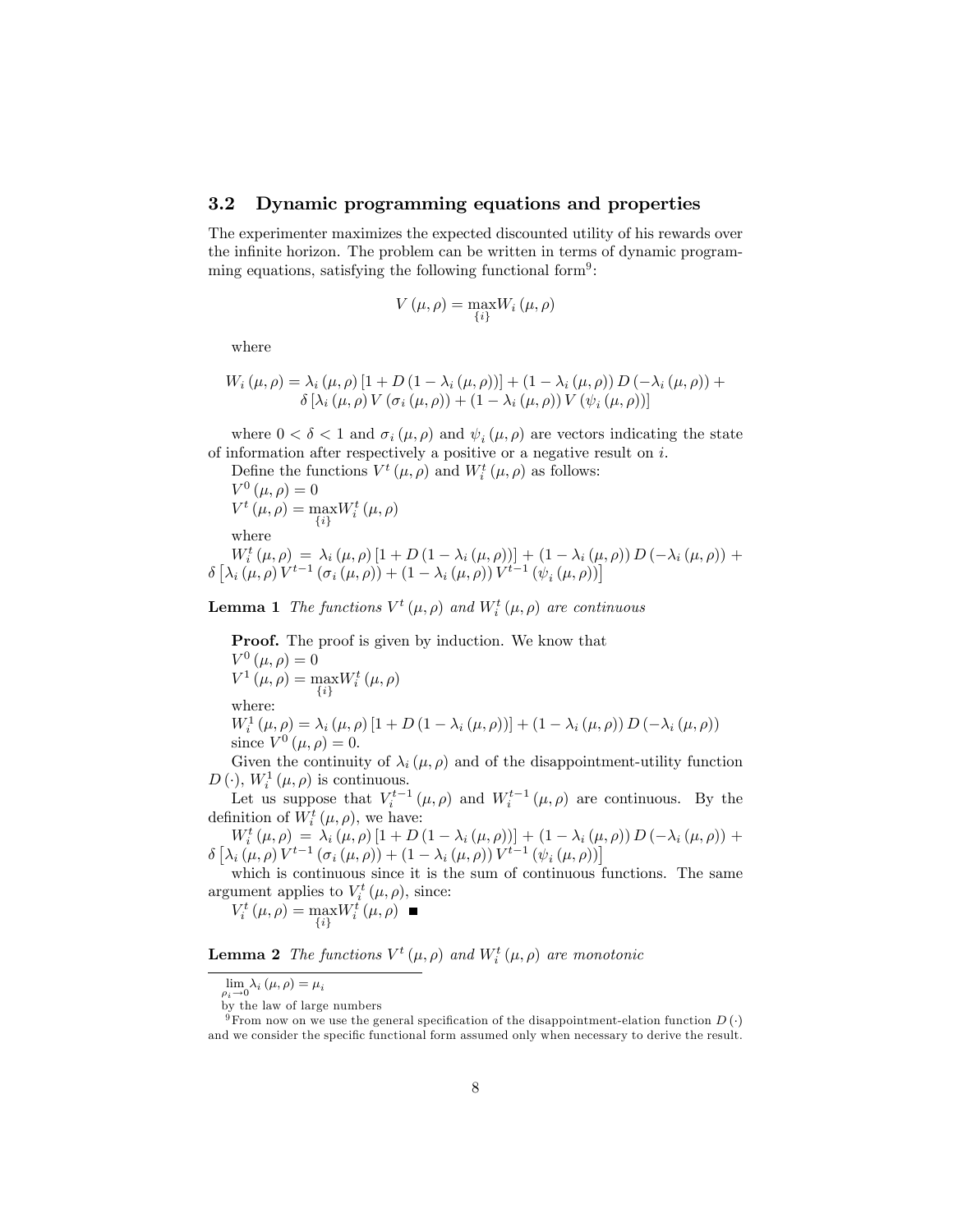Proof. The proof is given by induction.

First, we show that  $V^1 \geq V^0$  and  $W_i^1 \geq W_i^0 = 0$ .

We know that  $V^0(\mu, \rho) = 0$ . Therefore, we need to show that  $V^1 \geq 0$ . By simply applying the formula,

 $W_{i}^{1}(\mu,\rho) = \lambda_{i}(\mu,\rho) [1 + D (1 - \lambda_{i}(\mu,\rho))] + (1 - \lambda_{i}(\mu,\rho)) D (-\lambda_{i}(\mu,\rho)) \ge 0$ that is,  $W_{i}^{1}(\mu,\rho) = \lambda_{i}(\mu,\rho)[2 - \lambda_{i}(\mu,\rho)] + (1 - \lambda_{i}(\mu,\rho))(-b\lambda_{i}(\mu,\rho)) \ge 0$ 

$$
\text{iff } b \le \frac{2 - \lambda_i(\mu, \rho)}{1 - \lambda_i(\mu, \rho)} \text{ since } \lambda_i(\mu, \rho) \in [0, 1].
$$

Let us assume that  $V_i^{t-1}(\mu,\rho)$  is monotone increasing and show the monotonicity of  $V_i^t(\mu, \rho)$ .

By the definition of  $W_i^t(\mu, \rho)$ , we have:

 $W_{i}^{t}(\mu, \rho) = \lambda_{i}(\mu, \rho) \left[1 + D\left(1 - \lambda_{i}(\mu, \rho)\right)\right] + \left(1 - \lambda_{i}(\mu, \rho)\right) D\left(-\lambda_{i}(\mu, \rho)\right) +$  $\delta \left[ \lambda_{i} \left( \mu, \rho \right) V^{t-1} \left( s_{i} \left( \mu, \rho \right) \right) + \left( 1 - \lambda_{i} \left( \mu, \rho \right) \right) V^{t-1} \left( f_{i} \left( \mu, \rho \right) \right) \right]$ 

which is monotone increasing, under the condition stated on the parameter of disappointment aversion b, since it is the sum of monotone increasing functions. The same argument applies to  $V_i^t(\mu, \rho)$ , since:

 $V_i^t(\mu,\rho) = \max_{i,j}$  $\{i\}$  $W_i^t\left(\mu,\rho\right)$ 

**Lemma 3**  $V^t(\mu, \rho)$  and  $W_i^t(\mu, \rho)$  converge uniformly to  $V(\mu, \rho)$  and  $W_i(\mu, \rho)$ respectively

**Proof.** In order to show the uniform convergence of  $V^t(\mu, \rho)$  and  $W_i^t(\mu, \rho)$ , we need to show that exists a majorant  $M$ , greater than the maximum of  $\lambda_i (\mu, \rho) [1 + D (1 - \lambda_i (\mu, \rho))] + (1 - \lambda_i (\mu, \rho)) D (-\lambda_i (\mu, \rho)).$  Note that M exists, since  $\lambda_i (\mu, \rho) \in [0, 1], D (1 - \lambda_i (\mu, \rho)) \in (0, 1), D (-\lambda_i (\mu, \rho)) \in R^ \{-\infty\}^{10}$  and  $\lim_{\rho_i \to 0} \lambda_i(\mu, \rho) = \mu_i$ . Then, it has to be the case that  $V_i^t(\mu, \rho) \le$ 

$$
M\sum_{\tau=0}^{t} \delta^{\tau} \le M\sum_{\tau=0}^{\infty} \delta^{\tau} = \frac{M}{1-\delta}
$$

The sequences  $V^t(\mu, \rho)$  and  $W_i^t(\mu, \rho)$  are bounded above and converge respectively to  $V(\mu, \rho)$  and  $W_i(\mu, \rho)$ , which are defined as follows:

 $V(\mu, \rho) = \lim_{t \to \infty} V^t(\mu, \rho)$ 

 $W_i \left( \mu, \rho \right) = \lim_{t \to \infty} W_i^t \left( \mu, \rho \right)$ 

Indicate with  $\overline{V}^t(\mu,\rho)$  the present discounted value of the expected utility of the sum of rewards from the first  $t$  periods when following a policy described by the system of dynamic programming equations. Then,  $V^t(\mu, \rho) \geq \overline{V}^t(\mu, \rho)$ . Then,  $V(\mu, \rho) \leq \overline{V}^t(\mu, \rho) + \delta^t \sum_{n=1}^{\infty}$  $\sum_{\tau=t}^{\infty} \delta^{\tau} M \leq V^t (\mu, \rho) + \delta^t \frac{M}{1-\rho}$  $\frac{1}{1-\delta}$ , which implies  $|V(\mu, \rho) - V^t(\mu, \rho)| \leq \delta^t \frac{M}{1 - \rho}$  $\frac{1}{1-\delta}$ . Since the previous inequality is independent of  $(\mu, \rho)$ ,  $V^t(\mu, \rho)$  converges uniformly to  $V(\mu, \rho)$ . A similar argument for uniform convergence applies to  $W_i^t(\mu, \rho)$ .

 $10$  given the condition on the parameter b stated in Lemma 2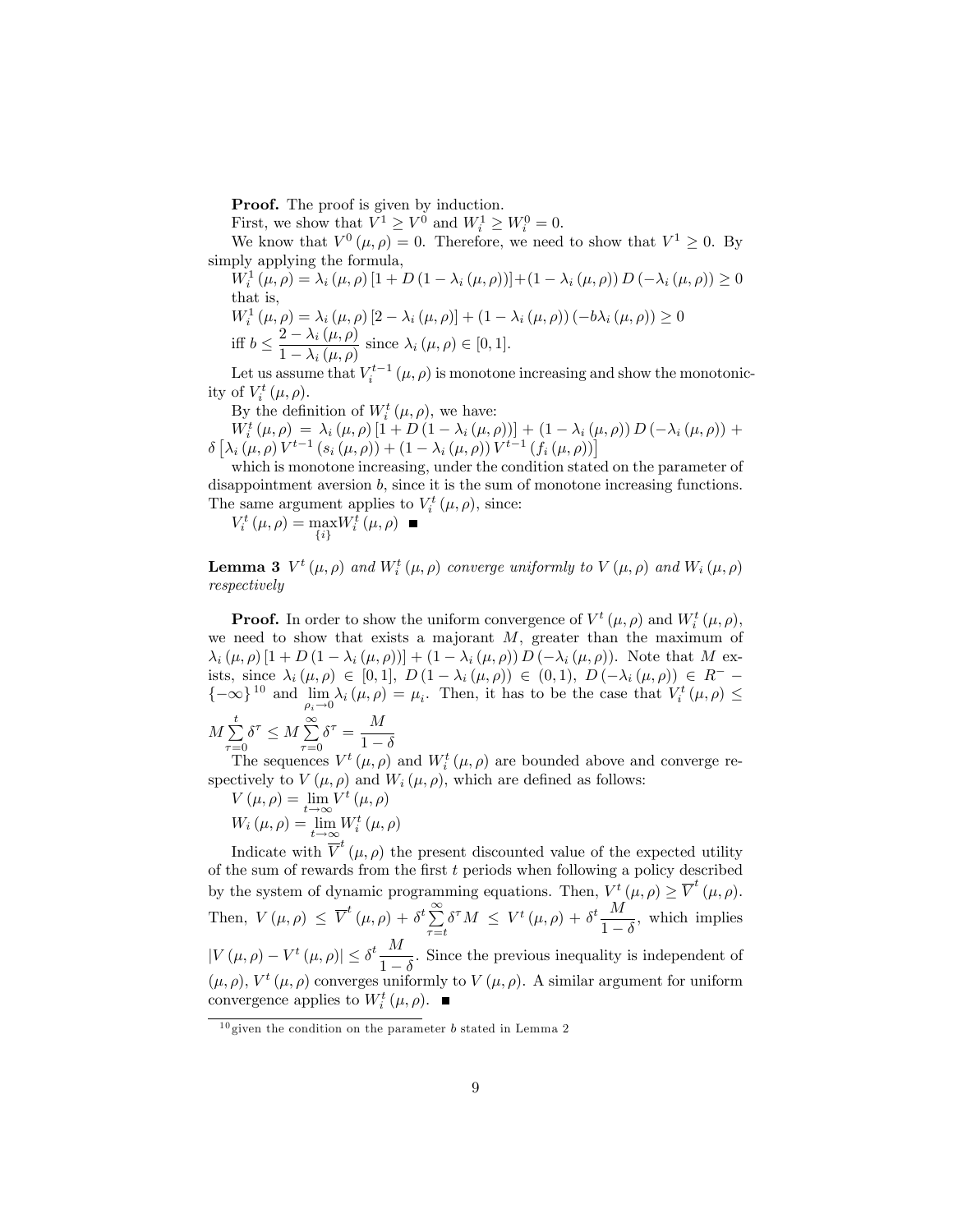**Proposition 4**  $V(\mu, \rho)$  and  $W_i(\mu, \rho)$  are continuous on  $\Delta$ 

Proof. This follows from Lemma 1 and 3.

Define  $A_i = \{(\mu, \rho) \in [0, 1]^4 : W_i(\mu, \rho) > W_j(\mu, \rho) \}$  the information set such that project i is optimally chosen.

**Lemma 5**  $A_i$  is an open set

**Proof.** This follows from Lemma 1. ■

#### 3.3 Main results

**Theorem 6** If the true parameters satisfy  $0 < \Pi_1 < \Pi_2 < 1$ , and the disappointment aversion parameter satisfies  $b \leq \frac{2 - \lambda_i(\mu, \rho)}{1 - \lambda_i(\mu, \rho)}$  $\frac{2 - \lambda_i(\mu, \rho)}{1 - \lambda_i(\mu, \rho)}$ , then an agent who follows an optimal strategy will with positive probability choose project 1 infinitely often and project 2 only a finite number of times.

The proof of the theorem is given in an analogous way to the one stated in Rothschild (1974). Lemma 7 shows that the agent while experimenting will find optimal to undertake project 1 if he has a very bad run of trials along project 2, even if project 1 is the inferior one. The main difference in the proof lies in the additional condition on the disappointment aversion parameter  $b$ , characterizing the agent. This condition tells us that the agent will implement the same optimal experimentation strategy of a standard expected utility maximising agent under the condition that the intensity of disappointment aversion he feels is not "too strong". Note that the threshold value under which the agent is going to follow this experimentation strategy is endogenously determined by the beliefs on the likelihood of the generic project i to pay out the reward,  $\lambda_i (\mu, \rho)$ , updated in each period on the basis of the state of information  $(\mu, \rho)$ . The surprising finding relies in the fact that, for every value of  $\lambda_i (\mu, \rho)$ , the condition satisfies the asymmetry on the weights given to losses and gains, i.e. for every value of  $\lambda_i (\mu, \rho)$ , the agent is allowed to weight consistently more losses relative to gains and nonetheless he will follow the same experimentation strategy as a standard EUT maximiser.

**Lemma 7** Under the condition  $b \leq \frac{2 - \lambda_i(\mu, \rho)}{1 - \lambda_i(\mu, \rho)}$  $\frac{1}{1 - \lambda_i (\mu, \rho)}$  and for every  $\delta_1, \delta_2$ , such that  $\Pi_1 > \delta_1 > 0$  and  $0 < \delta_2 < 1$ , there exists  $\epsilon > 0$  such that  $W_1(\mu, \rho) > W_2(\mu, \rho)$ whenever  $\mu_2 + \rho_2 < \epsilon$  and either  $\mu_1 \geq \Pi_1 - \delta_1$  or  $\rho_1 \geq \delta_2$ .

Proof. Consider the compact set:

 $K = \{(\mu_1, \mu_2, \delta_1, \delta_2) \in \Delta \mid \mu_1 \geq \Pi_1 - \delta_1 > 0 \text{ or } \rho_1 \geq \delta_2 \text{ and } \mu_2 = \rho_2 = 0\}$ We want to show the conditions under which  $K \subset A_1$ . Consider:  $W_1(\mu, 0, \rho, 0) \geq \lambda_1(\mu, 0, \rho, 0) [1 + D(1 - \lambda_1(\mu, 0, \rho, 0))] + (1 - \lambda_1(\mu, 0, \rho, 0)) D(-\lambda_1(\mu, 0, \rho, 0)) >$ 0

From Lemma 2, the second inequality holds iff: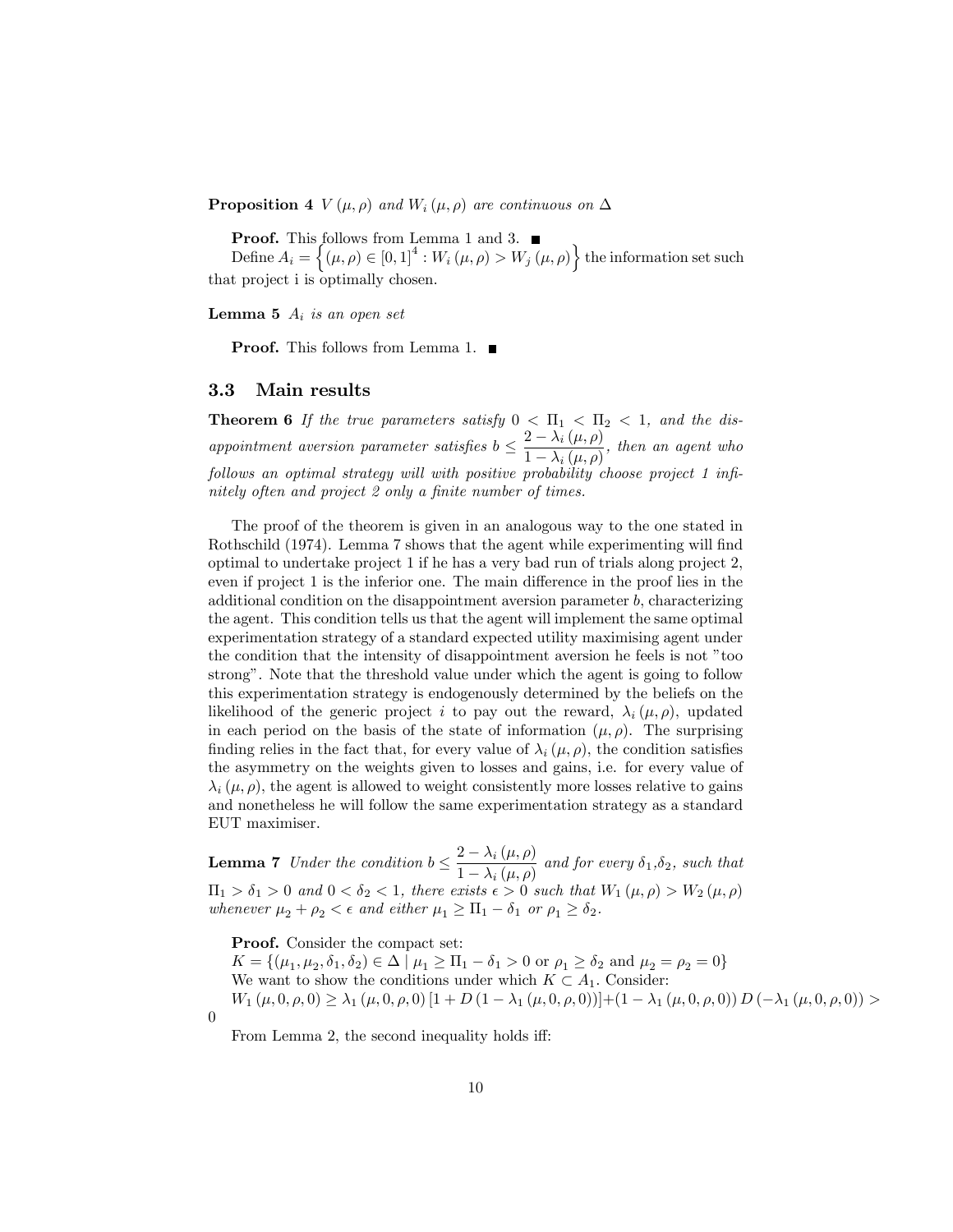$b < \frac{2 - \lambda_i(\mu, 0, \rho, 0)}{1 - \lambda_i(\mu, 0, \rho, 0)}$  $1 - \lambda_i (\mu, 0, \rho, 0)$ while if  $W_2 (\mu, 0, \rho, 0) \geq W_1 (\mu, 0, \rho, 0)$ then  $V(\mu, 0, \rho, 0) = W_2(\mu, 0, \rho, 0) = 0[1 + D(1)] + 1[0 + D(0)] + \delta[0V(\mu, 0, \rho, 0) + 1V(\mu, 0, \rho, 0)]$  $\Rightarrow V(\mu, 0, \rho, 0) = \delta V(\mu, 0, \rho, 0)$ 

This equality holds only if  $V(\mu, 0, \rho, 0) = 0 \langle W_1(\mu, 0, \rho, 0), \rho \rangle$ , a contradiction.

From Lemma 4,  $A_1$  is an open set, centered at any  $(\mu, \rho)$ . Therefore, K is an open ball contained in  $A_1$ . Let us indicate with  $B_r(x)$  the generic ball centered at point x with radius  $r$ . Then, there is a finite number  $J$  of balls covering the set  $A_1$ , such that  $K \subset \bigcup_{i \in I} B_{r_i}(x_i)$ .

Let us denote with  $\epsilon = \min$  $\min_{\{j\in J\}} r_j$ . It has to be the case that any point  $(\mu_1, \mu_2, \rho_1, \rho_2)$  such that  $\mu_2 + \rho_2 < \epsilon$  and either  $\mu_1 \geq \Pi_1 - \delta_1$  or  $\rho_1 \geq \delta_2$ belongs to a open ball  $B_{r_j}(x_j) \in A_1$ .

For the second lemma needed to establish the theorem, refer to Rothschild (1974).

As in Rothschild, the proof of Theorem 1 is obtained without using the condition  $\Pi_1 < \Pi_2$ . This means that there exists a support in the probability distribution such that the experimenter will find optimal to choose to undertake project 1 only a finite number of times and project 2 infinitely often. This means that inefficiency may arise in the long run, since nothing guarantees even in the long term that the experimenter will end up choosing the arm more likely to pay out the reward. This result holds even when we characterise the preferences of the agent in terms of the disappointment-elation utility function.

In the following proposition we establish the limiting conditions on the parameter of disappointment aversion, b.

Proposition 8 As the number of trials on project i increases, the condition on the parameter b becomes:

 $b \leq \frac{2 - \mu_i(\mu, \rho)}{1 - \mu_i(\mu, \rho)}$  $\frac{1-\mu_i(\mu,\rho)}{1-\mu_i(\mu,\rho)}$  as  $\rho_i \to 0$  $b \leq 2$  as  $\mu_i \to 0$  and  $\rho_i \to 0$  $b \leq \infty$  as  $\mu_i \to 1$  and  $\rho_i \to 0$ 

**Proof.** The proof is straightforward  $\blacksquare$ 

From Proposition 8 two are the main observations. First, b is allowed to assume values greater than 1, consistently with the Kahneman and Tversky psychological Öndings of a higher disutility associated with same size losses relative to gains. Secondly, and more surprisingly, even if the experience on project  $i$  is very poor, the condition on the disappointment parameter  $b$  never violates the requirement on the utility function.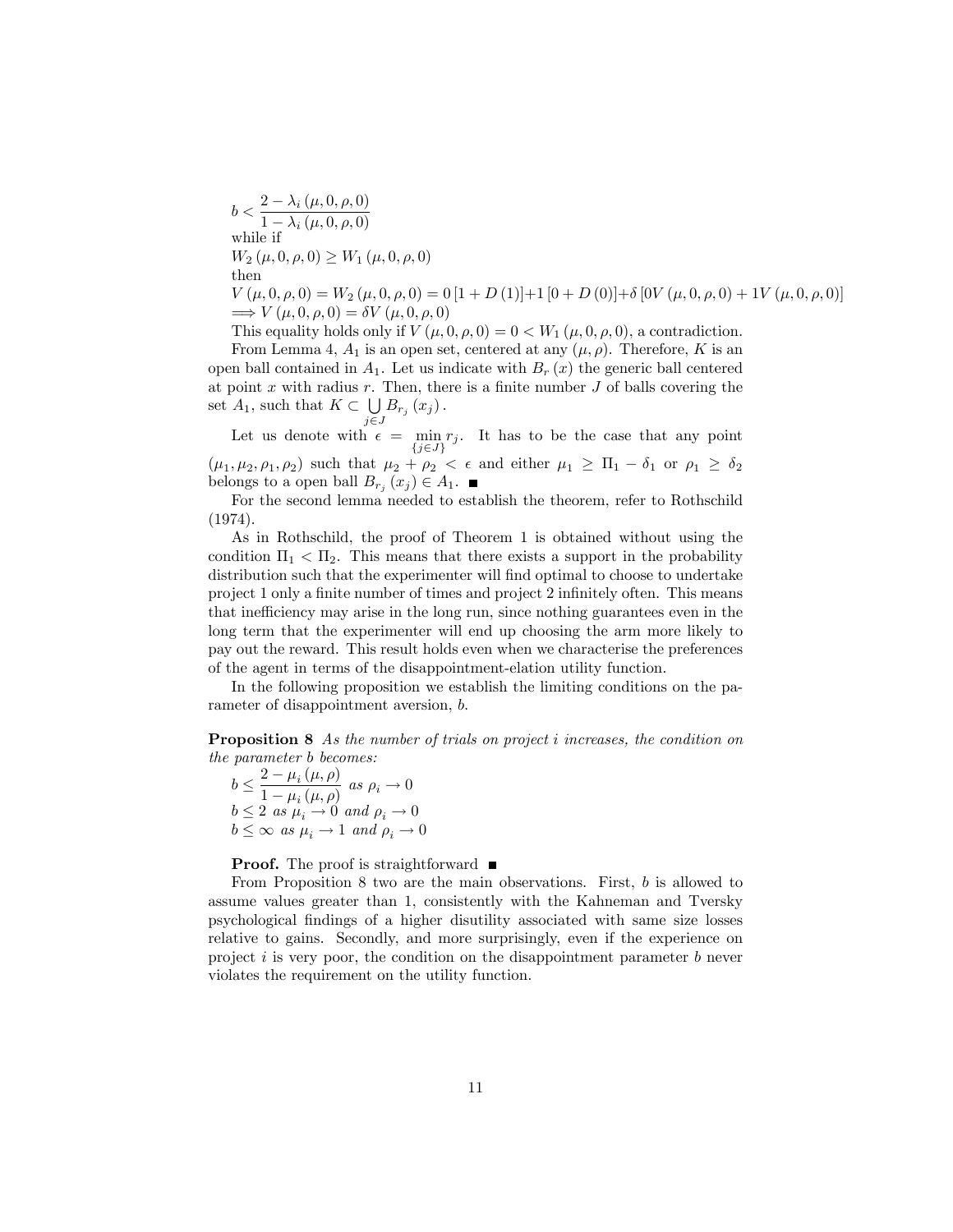## 4 The model with the Dynamic Allocation Index

In this section the problem of the optimal experimentation of the agent is handled by using the analytical tool of the dynamic allocation indexes. Gittins (1979) showed that the optimal policy in the framework of multi-armed bandit problems can be described in terms of the so called dynamic allocation index: if the arms are independent (that is pulling one arm is uninformative about other arms) then it is possible to attach to each arm an index, which depends only on the current state of information on that arm. According to the optimal strategy, the experimenter will find optimal to choose the arm with the highest index. This index acts therefore as a reservation value. The tractability of the problem with dynamic allocation indexes allows us to determine a closed form for the reservation value the agent assigns to each project, and in turns to make explicit quantitative comparison in terms of how much experimentation the agent will undertake when characterised by a disappointment-elation utility function, as defined in Section 3.

Within this framework we determine the condition on the parameter of disappointment aversion b under which the agent characterised by the disappointmentelation utility model of Loomes and Sugden will choose to experiment more intensively than the consumer characterised by the standard expected utility model.

### 4.1 The analytical set-up

Consider an agent that faces the decision between a project that pays off a reward with an uncertain probability and a "safe" one. Assume the first project  $X_1$  has a binomial distribution with  $p = Pr(X_1 = 1)$  unknown but selected by a known priori distribution,  $F$ , while the second  $X_2$  has a binomial distribution with a known parameter, q. In other terms, the experimenter knows that the second project pays of  $q$  with certainty, while with project 1 he gets a reward equal to 1 with probability  $p = Pr(X_1 = 1)$ , which is drawn from a known (general) distribution  $F(p)$ . In statistical terms, the problem is reduced to a one armed bandit problem.

The experimenter is allowed to play  $n$  times and his objective is to determine the sequential strategy which will maximise the expected utility of rewards of the unsafe project (out of n independent observations). We consider n-horizon uniform discounting. The problem is therefore reduced to an optimal stopping one, in which the experimenter has to decide in each period whether to go on with experimentation along the unknown project or to undertake the safe one.

The agent's preferences are described by the disappointment-elation utility function (Sugden and Loomes, 1986), as defined in the above section.

We characterize the optimal experimentation strategy in terms of the dynamic allocation index or Gittins index, indicated as  $Q(n, F)$ , which is a function of n trials remaining and  $F$  the a priori distribution of  $p$  at that time.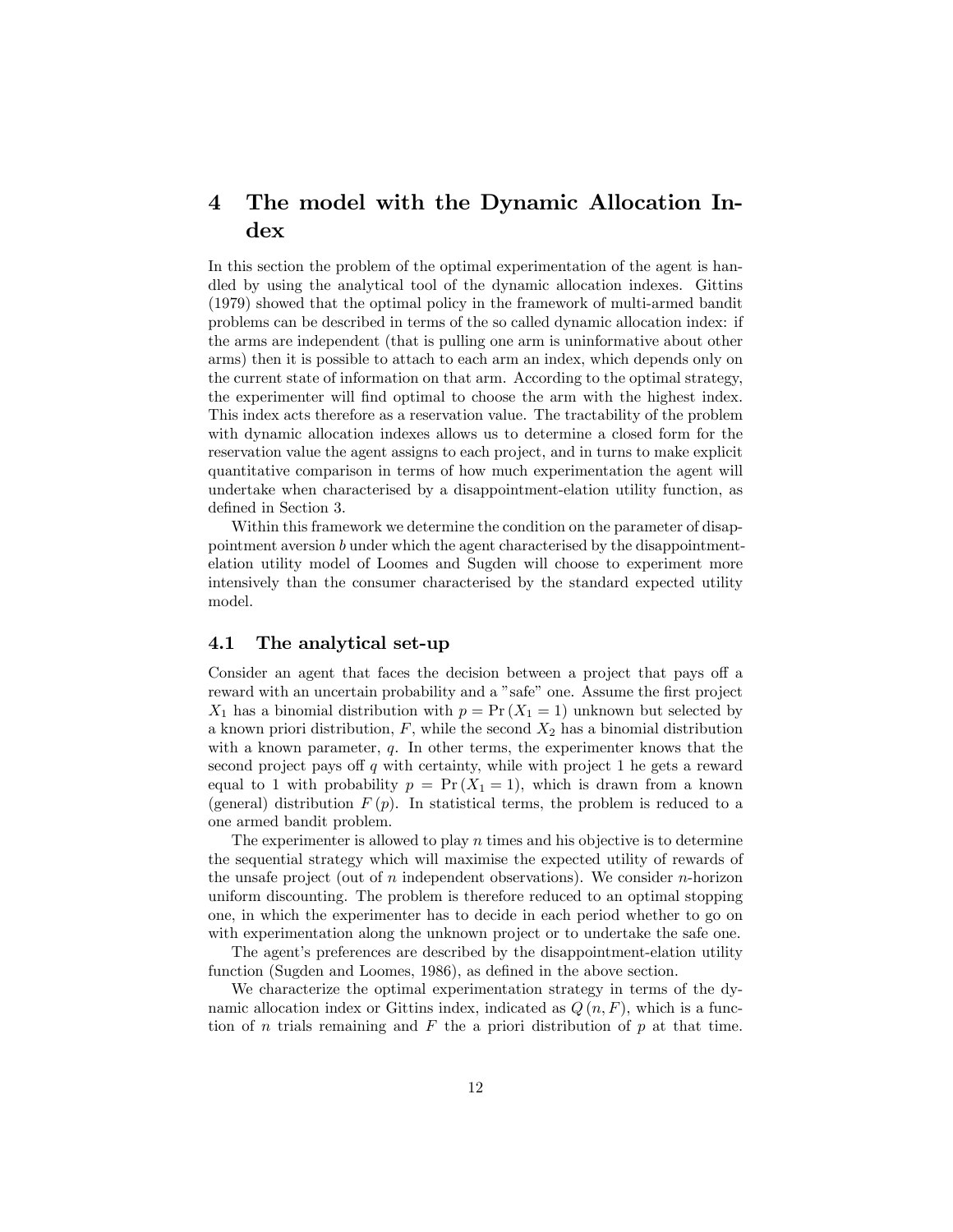According to the optimal strategy, the experimenter will choose the safe project if  $q^{11} > Q(n, F)$  and to undertake project 1, yielding an uncertain reward, in the opposite case. The optimal strategy followed by the experimenter takes the form of an optimal stopping rule.

According to Bradt, Johnson and Karlin (1956), within this analytical setup, the optimal strategy has the following form for the appropriate  $k_i$ :

- 1. Observe the result on the unknown project  $X_1$  until a failure occurs.
- 2. There exists an integer  $k_1 \geq 0$  such that if at least  $k_1$  positive results preceded the first negative one, continue with  $X_1$ ; otherwise switch to the safe project  $X_2$  for the remaining trials.
- 3. There is an integer  $k_2 \geq 0$  attached to the second negative result such that if at least  $k_1 + k_2$  positive results with  $X_1$  precede the second negative one of  $X_1$ , continue with  $X_1$ ; otherwise switch to  $X_2$  for the remaining trials.
- 4. In general, let  $S_r$  be the number of positive results that precede the r-th negative one of  $X_1$ . If  $S_r \geq k_1 + k_2 + ... + k_r$ , continue with  $X_1$ ; otherwise switch to  $X_2$  for the remaining trials.

Thus, any sequence  $k = (k_1, k_2, ..., k_n)$  of integers,  $0 \leq k_i \leq n$ , corresponds to a strategy of the same form as the optimal.

Let  $E_k$  denote expectation given k and  $W_n(F,q)$  denote the expected value of utility of the  $n$  observations against a priori distribution function  $F$  on project 1 and a given parameter  $q$  on project 2, pursuing an optimal strategy. In using any strategy for *n* trials,  $X_1$  will be used a certain number,  $N_x$ , of times, and there will be used a certain number,  $S_x$ , of positive results with  $X_1$ ; similarly for  $X_2$ .

In the following Proposition, a closed formula for the dynamic allocation index  $Q(n, F)$  is determined. We use a specification of the disappointmentelation utility function, where  $\bar{c}$  denotes the a priori expected reward yielded by project 1 calculated when n periods of experimentation are available to the agent and against a priori distribution function  $F$ . In calculating the explicit formula taken by the index in Proposition 9, we do not allow the agent to update  $\bar{c}$  after each period of experimentation- this implies that the evaluation of the disappointment and elation is made against the a priori expected reward of project 1 and not with respect to the updated expected reward according to the new beliefs formed after each trial<sup>12</sup>. This simplifying assumption allows us to obtain a well-defined closed formula for  $Q(n, F)$ . Nonetheless, it does not play a key role in the following analysis, since it can be shown that the expression of  $Q(n, F)$  given in the following proposition underestimates the expected utility associated with experimentation and can be roughly interpreted

 $11$  Note that along the safe project the agent feels neither elation nor disappointment

 $12$  In the previous model, with dynamic programming equations, the agent evaluates disappointment and elation by taking into account in each period the beliefs correctly formed after each trial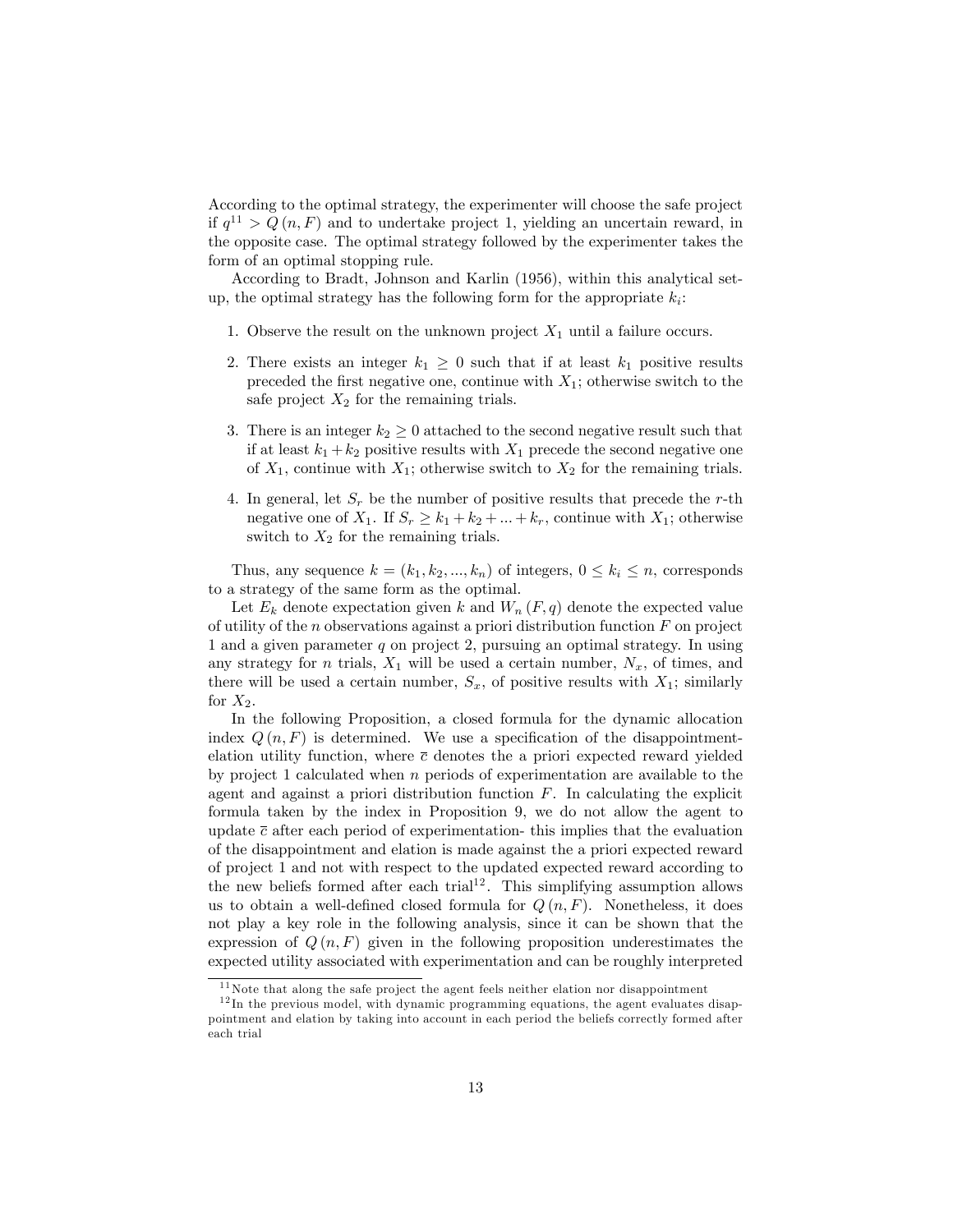as a downside boundary to the expected utility associated with undertaking the unsafe project<sup>13</sup>. Intuitively, the agent who can update his current evaluation of the expected reward of project 1 according to the beliefs formed after each period of experimentation can implement a "better" strategy and therefore reach in expected terms higher payoffs level associated with each strategy. Allowing the agent to update  $\bar{c}$  in each period according to his beliefs does not undermine the result stated in the next section on the parameter of disappointment aversion, b.

In the following Proposition, the explicit formula of the dynamic allocation index associated with the unsafe project is given.

**Proposition 9** 
$$
Q(n, F) = \max_{k} \left\{ \frac{E_k [S_x]}{E_k [N_x]} (1 + D(1 - \overline{c})) + \left( 1 - \frac{E_k [S_x]}{E_k [N_x]} \right) D(-\overline{c}) \right\}
$$

**Proof.** At the boundary,  $q = Q(n, F)$ . This implies that  $nq = W_n(F, q)$ . Since the optimal strategy is defined in terms of a sequence of  $k$ , it has to be the case that:  $nq = \max_{k} \{ E_k [S_{x_1}] (1 + D (1 - \overline{c})) + (E_k [N_{x_1}] - E_k [S_{x_1}]) D (-\overline{c}) + E_k [N_{x_2}] q \},\$ where  $\bar{c} = \int_0^1 pdF$ . Note that neither  $E_k[S_{x_1}]$  nor  $E_k[N_{x_1}]$  depend on q. Moreover, neither  $E_k[S_{x_1}]$  nor  $E_k[N_{x_2}]$  depend on the way the agent evaluates his payoffs. Note  $E_k[N_{x_1}] = n - E_k[N_{x_2}]$ . Hence,  $q = Q(n, F)$  implies  $nq =$  $\max_{k} \{ E_k [S_{x_1}] (1 + D (1 - \overline{c})) + (E_k [N_{x_1}] - E_k [S_{x_1}]) D (-\overline{c}) + E_k [N_{x_2}] q \}$ 

$$
\Leftrightarrow q \ge \frac{E_k \left[S_{x_1}\right]}{E_k \left[N_{x_1}\right]} \left(1 + D\left(1 - \overline{c}\right)\right) + \left(1 - \frac{E_k \left[S_{x_1}\right]}{E_k \left[N_{x_1}\right]}\right) D\left(-\overline{c}\right) \text{ for all } k.
$$
  
For some  $k$ , it holds with equality:  

$$
q = \max_k \left\{ \frac{E_k \left[S_{x_1}\right]}{E_k \left[N_{x_1}\right]} \left(1 + D\left(1 - \overline{c}\right)\right) + \left(1 - \frac{E_k \left[S_{x_1}\right]}{E_k \left[N_{x_1}\right]}\right) D\left(-\overline{c}\right) \right\} \blacksquare
$$

According to Proposition 9, the agent attaches to the unsafe project an index  $Q(n, F)$ , which can be interpreted as the expected payoff yielded by the unsure project. Note that  $Q(n, F)$  depends on the expected success to trial ratio and on the evaluation of project payoffs in case of a positive and a negative result.

### 4.2 Main results

In this section, we address the question whether an agent characterized by a psychological sensation of disappointment experiments more than a standard expected utility maximizer agent. According to the literature on the armed bandit problem, the natural benchmark is provided by the framework in which the agent is characterised by the standard expected utility paradigm. In the standard optimising literature on bandit problem, it is assumed that the agent is risk neutral and maximises expected profits; we consider, therefore, the case where the utility function of the agent is linear and exactly equal to the payof $f^{14}$ .

 $13$  As it is shown explicitly in the following section under a specific distributional assumption <sup>14</sup> This choice is motivated for homogeneity with the standard economic literature on bandit problems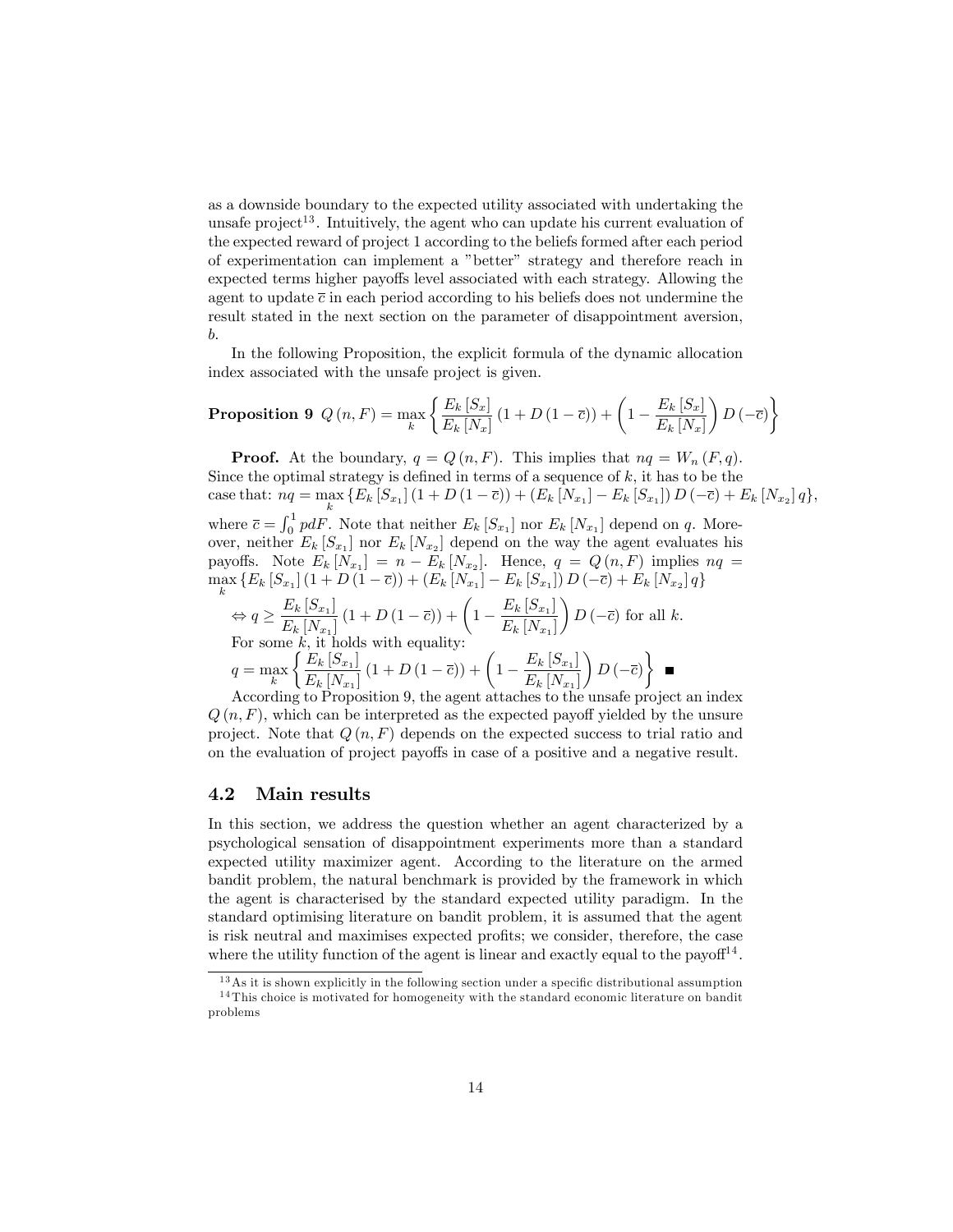Proposition 10 An agent characterised by a disappointment-elation utility function experiments more than a standard EUT maximising agent when the following condition on the disappointment aversion parameter  $b$  is satisfied:

$$
b \le \min\left[\frac{E_k\left[S_x\right]\left(1-\overline{c}\right)}{\overline{c}\left[E_k\left[N_x\right]-E_k\left[S_x\right]\right]}, k+\frac{E_k\left[\hat{S}_x\right]\left(1-\overline{c}\right)}{\overline{c}\left[E_k\left[N_x\right]-E_k\left[S_x\right]\right]}\right]
$$

**Proof.** The agent will decide to experiment more when characterized by disappointment when the following inequality is satisfied:

 $Q^D(n, F) \geq Q^{EUT}(n, F)$ where:  $Q^{D}(n, F)$  is calculated according to Proposition 9.  $\int E_k[S_x]$ 

$$
Q^{EUT}(n, F) = \max_{k} \left\{ \frac{E_k |\mathcal{S}_x|}{E_k |N_x|} \right\}^{15}
$$

Under the specific assumption of piecewise linear disappointment-elation utility function, this is equivalent to check under which conditions the following inequality holds:

$$
\max_{k} \left\{ \frac{E_k \left[ S_x \right]}{E_k \left[ N_x \right]} \left( 2 - \overline{c} \right) + \left( 1 - \frac{E_k \left[ S_x \right]}{E_k \left[ N_x \right]} \right) - b\overline{c} \right\} \ge \max_{k} \left\{ \frac{E_k \left[ S_x \right]}{E_k \left[ N_x \right]} \right\}
$$
  
Two possible cases arises.

- 1. max  $\int E_k[S_x]$  $E_k$   $[N_x]$  $\mathcal{L}$ coincide in both expressions. In this case, the previous inequality simplifies to  $-b\bar{c} + \frac{E_k [S_x]}{E_k [N_x]}$  $\frac{E_{\kappa}[\mathcal{L}x]}{E_{k}[N_{x}]}$   $\{1-\overline{c}-(-b\overline{c})\}\geq 0 \Rightarrow b \leq$  $\frac{E_k[S_x](1-\overline{c})}{\overline{c}[E_k[N_x]-E_k[S_x]]},$
- 2.  $\max_k$  $\int E_k S_x$  $E_k$   $[N_x]$  $\}$ do not coincide in the expressions of  $Q^D(n, F)$  and  $Q^{EUT}(n, F)$

Let us indicate  $\frac{E_k[S_x]}{E_k[N_x]} = \max_k$  $\int E_k[S_x]$  $E_k$   $[N_x]$  $\mathcal{L}$ under EUT. In this case, the previous inequality becomes:

$$
\frac{\left[E_k\left[S_x\right] - \frac{E_k\left[S_x\right]}{E_k\left[N_x\right]} - \frac{E_k\left[S_x\right]}{E_k\left[N_x\right]}\right] + -b\bar{c} + \frac{E_k\left[S_x\right]}{E_k\left[N_x\right]}\left\{(1-\bar{c}) - (-b\bar{c})\right\} \ge 0 \Rightarrow b \le k +
$$
\n
$$
\frac{E_k\left[S_x\right]\left(1-\bar{c}\right)}{\bar{c}\left[E_k\left[N_x\right] - E_k\left[S_x\right]\right]}
$$
\nwhere  $k = \frac{\left[E_k\left[S_x\right] - \frac{E_k\left[S_x\right]}{E_k\left[N_x\right] - E_k\left[S_x\right]\right]}}{\bar{c}\left[E_k\left[N_x\right] - E_k\left[S_x\right]\right]}$ 

In the standard framework of expected utility theory, the agent faces a wellknown trade-off, according to which in the short run he bears the loss in case of a negative result. This loss must be traded off against the potential informational

<sup>&</sup>lt;sup>15</sup> See Karlin, Bradt and Johnson (1956)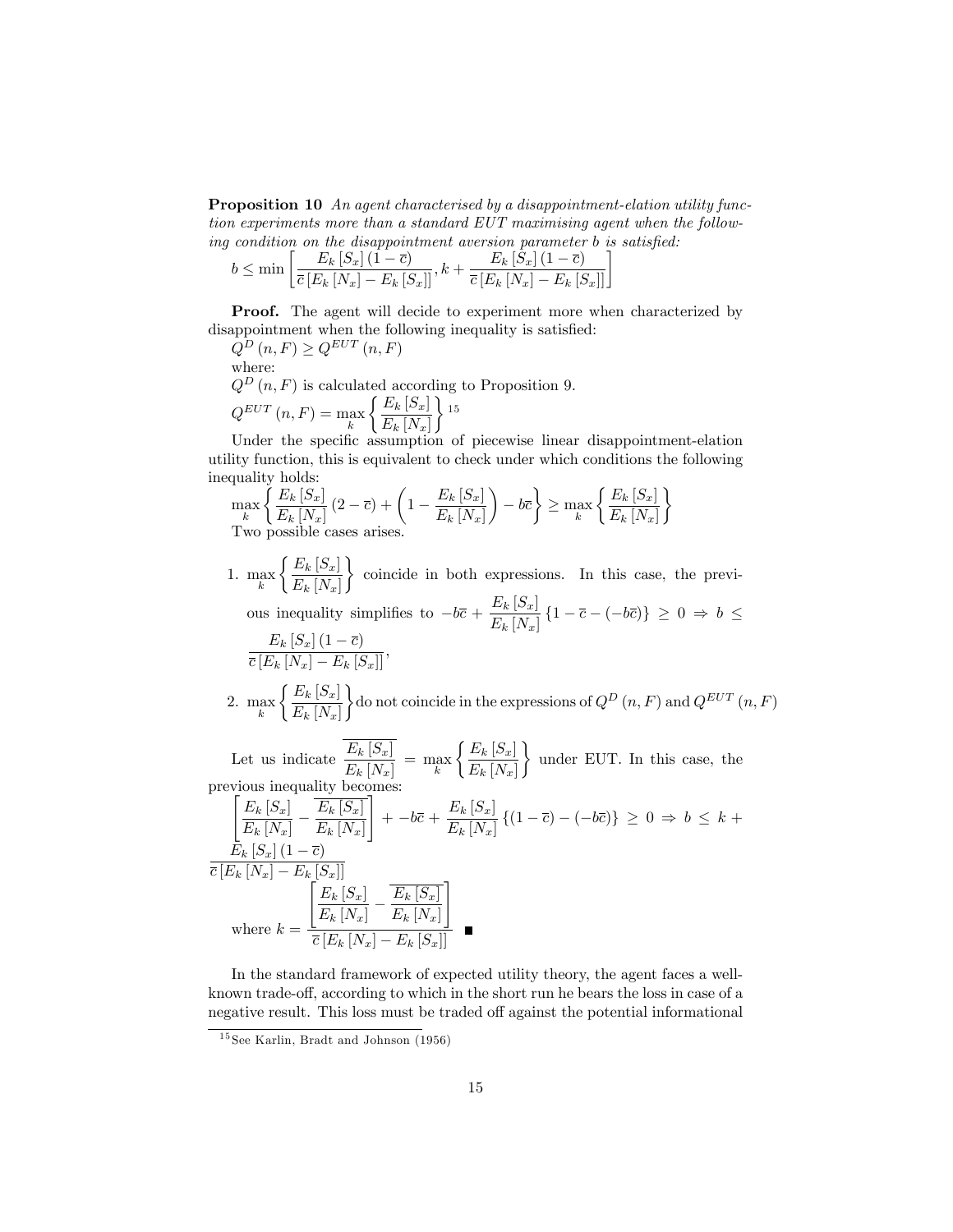gain associated with experimentation, in terms of a more correct estimate of the probability of having a positive result when undertaking a certain project. The agent's optimal strategy consists of finding the way of weighing these two opposite effects associated with the experimental procedure.

When introducing disappointment, the agent must take into account an additional trade-off associated with experimentation: in the short run the agent faces the additional cost due to the sensation of disappointment he has in case the project yields a negative result. The experimenter trades off this cost against the gain in expected terms associated with the psychological feeling of rejoyicing he will have by undertaking the project which present information indicates is most profitable. This additional trade-off plays a key role in characterising the optimal strategy of the agent and determines the condition on the disappointment aversion parameter.

The condition stated on the parameter  $b$  can be written as follows<sup>16</sup> to enlight the existence of an additional trade-off for the agent:

$$
-b\overline{c} + \frac{E_k[S_x]}{E_k[N_x]} \left\{ 1 - \overline{c} - (-b\overline{c}) \right\} \ge 0
$$

where the first term represents the loss associated with the disappointment sensation in the short run caused by a negative result when undertaking project 1. The second term represents the gain associated with the elation sensation in the long run given by the "real" elation sensation of the agent because of a positive result and the elation sensation due to not feeling disappointment on that occasion. This overall elation sensation is weighted by the success to failure ratio (in expected terms).

The economic intuition driving the result lies in the trade-off explained above: an agent characterized by a disappointment-elation utility function will decide to experiment more, instead of switching to the safe project, because he evaluates the possibility of having a sufficiently bad run of luck and the disappointment he could have in the case he sticks forever with the known project, paying the lower expected reward.

In other terms, the agent will experiment more under disappointment if the intensity of disappointment aversion captured by the parameter  $b$  is lower than the ratio of the expected elation to the expected disappointment.

## 5 An example: the uniform distribution

Here we consider a special case of the decision procedure of the experimenter presented in the previous section. We fully characterize the decision rule followed by the experimenter under a speciÖc distributional assumption of the parameter p. In particular, we assume  $p$  is distributed according to a uniform on the support [0, 1], i.e.  $p = \Pr(X_1 = 1) \sim f = U(0, 1)$ . We allow the agent to experiment under a finite horizon time.

 $16$  The condition is stated referring to case 1, according to the Proof in Proposition 10, which is the more interesting from an economic point of view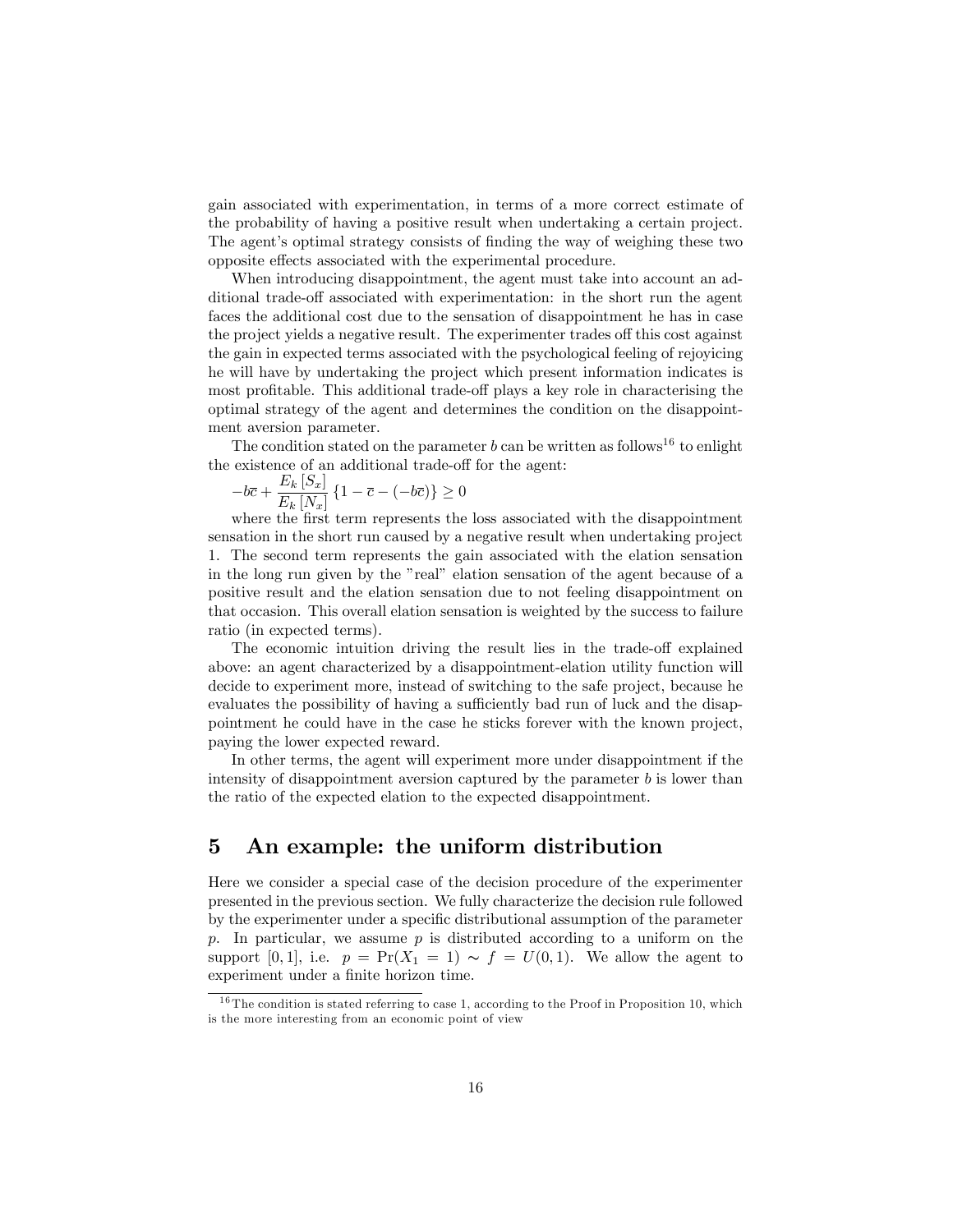We provide a full characterisation of his decision procedure both in the standard framework of expected utility and in the one with disappointment. We derive an explicit comparison between the two decision procedure in terms of the parameter of disappointment aversion, b.

### 5.1 The Expected Utility Theory framework

We consider an agent characterized by the standard expected utility function. In particular, we assume the utility function to be linear and equal to the payoff.

Suppose  $n = 3$ , i.e. the agent has three more periods of experimentation.

The individual will decide at  $n = 3$  whether to undertake the project 1 or to choose the safe one. Each time he takes the decision whether to experiment or not, he faces the trade-off between a sure payoff equal to q yielded by the safe project and the cost of experimenting by investing in project 1, that is represented by the loss in the case of a negative result.

The individual will calculate the boundary at which he is indifferent between experimenting and not experimenting. This is analogous to determine the dynamic allocation index attached to project 1.

The case  $n = 3$  is an interesting one, since it allows to show how the optimal strategy specified in terms of a sequence of  $k_i$  works. Since the horizon time is  $n = 3$ , we should distinguish between two different potential optimal strategies in terms of  $k_1$  in the calculation of the boundary:  $k_1$ , the number of positive results realized before a a negative one required by the agent in order not to switch to the safe project, can either take the value 1 or 2 when  $n = 3$ . The agent chooses the strategy that maximises the value of the dynamic allocation index, i.e. he selects the experimentation strategy in terms of  $k_1$  that maximises the expected payoff under experimentation.

**Proposition 11** Under  $n = 3$  and  $p \sim U(0, 1)$ , the decision rule is summarized as follows:

Undertake project 1 if and only if  $q \leq \frac{13}{22}$ 22

If it yields a negative result, undertake project 1 if and only if  $q \leq \frac{3}{8}$ 8

If it yields a negative result again, undertake project 1 if and only if  $q \leq \frac{1}{4}$ 4

The dynamic allocation index is determined by applying the following procedure. In order to be indifferent between experimenting and not, the agent must equate the expected payoffs under two different strategies: the strategy under which he chooses the sure project for all three periods and the strategy under which he undertakes project 1 in the first period and he switches to the safe one only in the case he experiences a negative result in the first run of trials under the specification of  $k_1 = 2$ . In analytical terms<sup>17</sup>:

 $17$  We leave the indication of the zero payoff to ease the comparison with the boundary in the case the agent evaluates his payoff according to the disappointment elation utility function.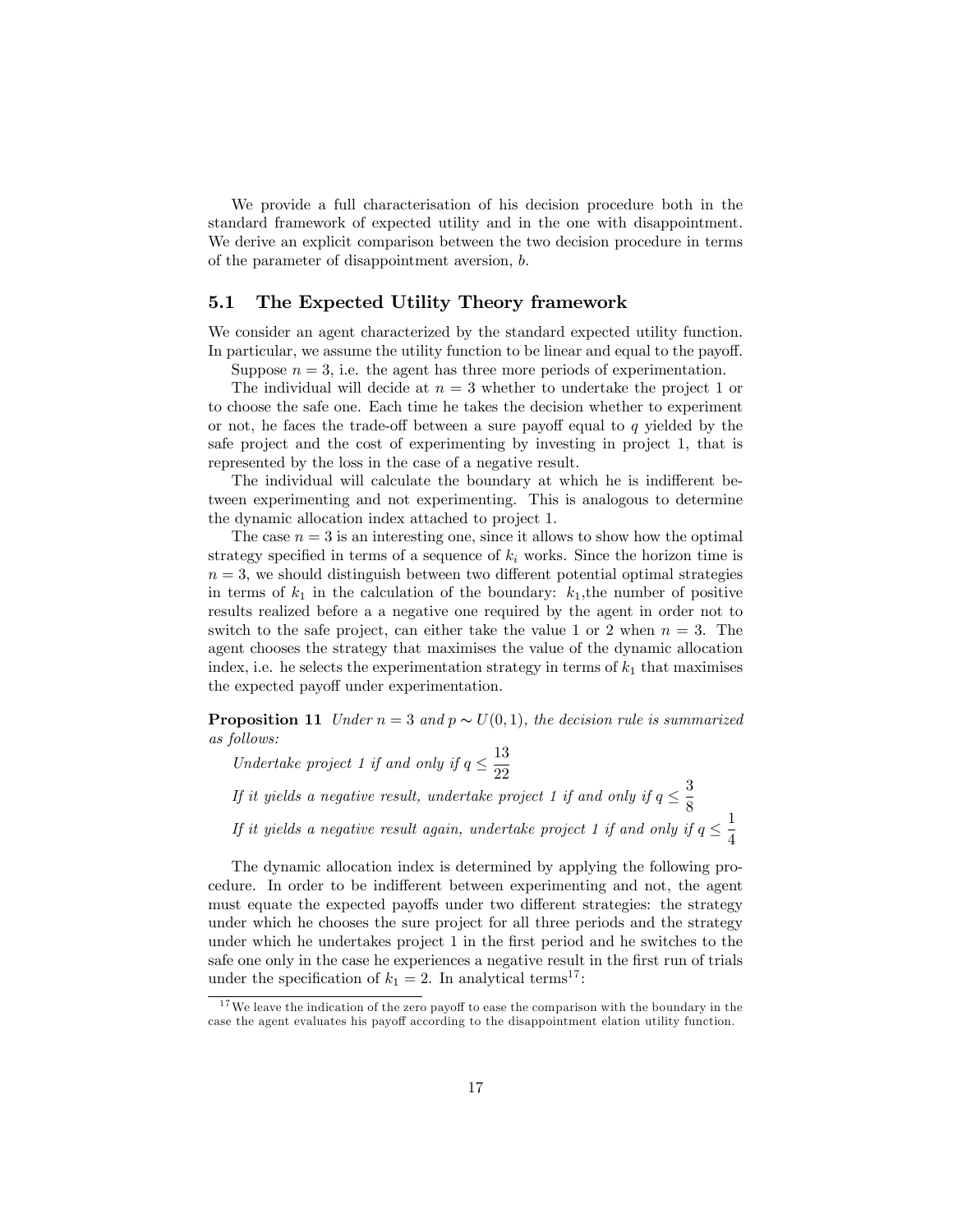$$
3q =
$$
  
1p+0(1-p)+1p<sup>2</sup>+0p(1-p)+q(1-p)+1p<sup>3</sup>+0p<sup>2</sup>(1-p)+qp(1-p)+q(1-p)

i.e. the sum of the sure payoff of the safe project undertaken for three periods must be equal at the boundary to the sum of the expected payoffs in the case the agent undertakes project 1 in the first period and then follows the strategy specifying  $k_1 = 2$ . This means that in the second run of trial the individual sticks with the unsure project, in case of a positive result in the first period, while he switches to the safe project, with a sure payoff equal to  $q$ , in case of a negative result. Again, in the third period, he chooses to experiment by undertaking project 1 in the case of two consecutive positive results in the previous two trials, while he chooses to switch to the safe project otherwise in case of a negative result in the second period

Taking expectations and solving for q:

$$
q = Q\left(3, U\right) = \frac{\int_0^1 \left(p + p^2 + p^3\right) dp}{\int_0^1 (1 + p + p^2) dp} = \frac{13}{22}
$$

Similarly, for  $n = 3$  and  $k_1 = 1$ :

$$
3q = 1p + 0(1 - p) + 1p^{2} + 0p(1 - p) + q(1 - p) + 1p^{3} + 0p^{2}(1 - p) + 1p^{2}(1 - p) + 0p(1 - p)^{2} + q(1 - p)
$$

i.e. the only difference happens when the first negative result occurs in the second period, after one positive realized in the Örst trial: in this case, the individual chooses to experiment even in the third period when he follows the strategy specifying  $k_1 = 1$ . Taking expectations:

$$
q = Q(3, U) = \frac{\int_0^1 (p + 2p^2) dp}{\int_0^1 (1 + 2p) dp} = \frac{7}{12}
$$

The individual will choose the strategy in terms of  $k_1$  in order to maximise the expected payoff from experimenting, i.e. the expression of the boundary  $Q(3, U)$  will take the following form:

$$
Q(3, U) = \max_{\{k_1 = 1; k_1 = 2\}} \left\{ \frac{\int_0^1 (p + p^2 + p^3) dp}{\int_0^1 (1 + p + p^2) dp}, \frac{\int_0^1 (p + 2p^2) dp}{\int_0^1 (1 + 2p) dp} \right\} = \frac{13}{22}
$$

The individual will decide to experiment if and only if  $q \leq Q(3, U)^{18}$ . In case of a success, the player will find convenient to undertake again project 1, while in case of a negative result, he will update his beliefs on  $U$  and calculate again the dynamic allocation index attached to project 1, according to information obtained in the experimentation.

 $18\,\text{By convention, the individual will experiment when indifferent between the safe and the$ uncertain project, i.e. when at the boundary.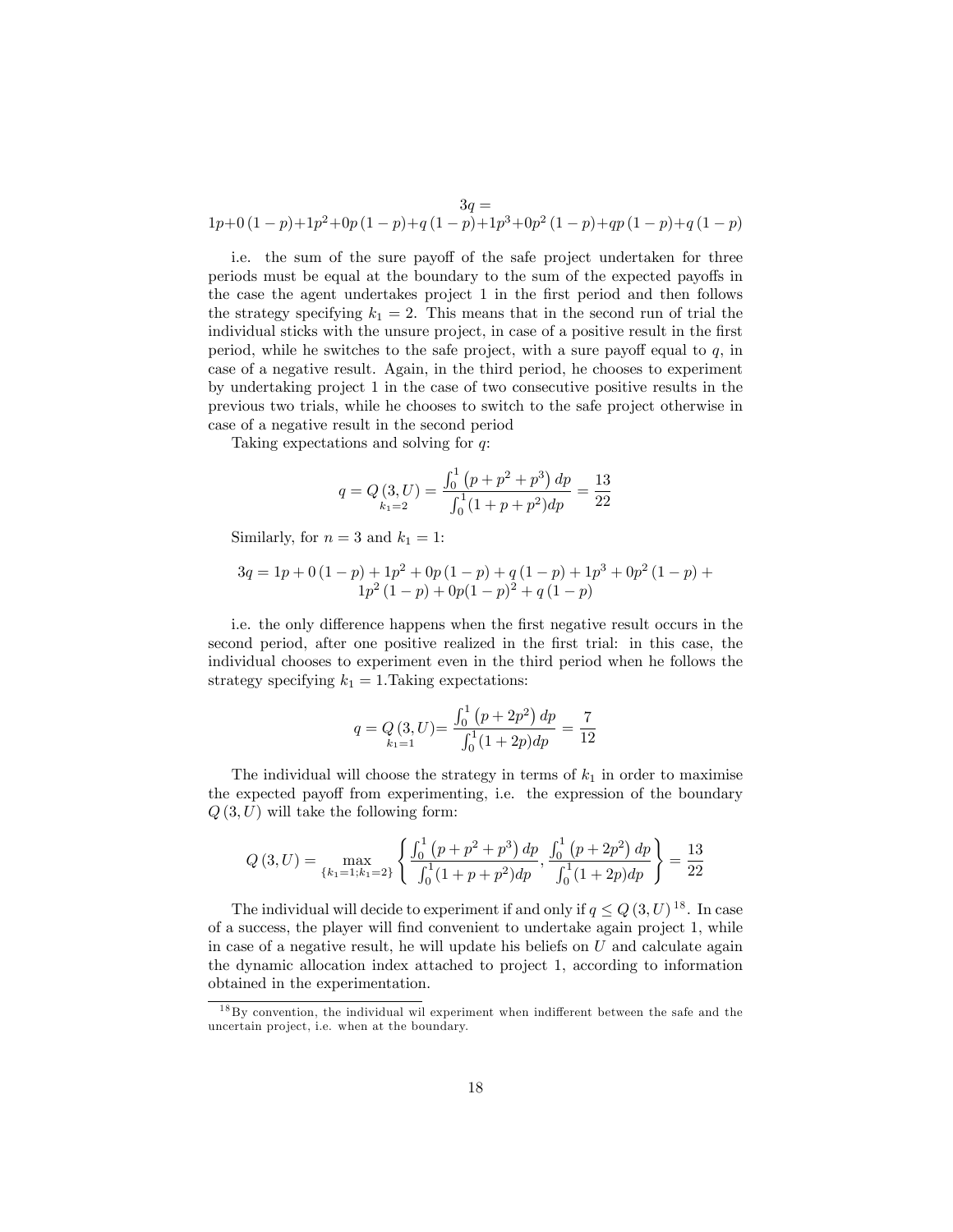In case of a failure, the time horizon is  $n = 2$  and the agent has to calculate  $Q(2, U<sup>f</sup>)$ , where  $U<sup>f</sup>$  indicates the posterior distribution updated after the realization of one negative result yielded by project 1, given the uniform as the prior distribution function. Now, the only possible case is  $k_1 = 1$ .

Under  $k_1 = 1$  and  $n = 2$ , the dynamic allocation index takes the following form:

$$
q = Q\left(2, U^f\right) = \frac{\int_0^1 \left(p + p^2\right) dU^f}{\int_0^1 (1 + p) dU^f} = \frac{3}{8}
$$

Suppose the agent undertakes project 1 and it yields a negative result for the second time. The decision problem of the agent is simplified, since the horizon time shrinks to  $n = 1$ . Let us indicate the posterior distribution after two failures with  $U^{ff}(p)$ . The dynamic allocation index in this case is:

$$
q = Q\left(1, U^{ff}\right) = 1 \int_0^1 pdU^{ff} = \frac{1}{4}^{19}
$$

After two negative results, with  $n = 1$ , the individual will compare q with the updated probability of getting a positive result, given that he experienced a negative one in the Örst two runs of trial.

### 5.2 Introducing disappointment

In this section, we characterize the sequential strategy of the agent facing the same decisional problem described in the previous section, but here we assume the player experiences the psychological feelings of disappointment and elation and he takes them into account when evaluating the optimal strategy.

The agent's preferences are described by the disappointment-elation utility function, as defined in section 3.

**Proposition 12** Under  $n = 3$  the decision rule is summarized as follows:

Undertake project 1 if and only if  $q \leq \max_{\{k_1,k_2\}}$  $\left\{\frac{39}{44}-\frac{9}{44}b,\frac{21}{24}-\frac{5}{24}b\right\}$ 

If it yields a negative result, undertake project 1 if and only if  $q \leq \frac{5}{8} - \frac{5}{24}b$ If it yields a negative result, undertake project 1 if and only if  $q \leq \frac{7}{16} - \frac{3}{16}b$ 

In order to keep the agent indifferent between experimenting or not, it has to be verified the following equality:

$$
q \le \frac{s+1}{t+2}
$$

 $19$  The general formula indicating the probability of getting a success given that the individual has experimented t times and has registered s successes, if the parameter  $p = Pr(X = 1)$ is drawn from a uniform distribution  $U(0, 1)$ , takes the following form

 $q \n\t\leq \frac{q+2}{t+2}$ <br>where s indicates the number of successes out of all trials and t the number of trials along the unknown arm.

In our simple case,  $s = 0, t = 2$ . It follows that the individual will experiment again along the unknown arm if  $q \leq \frac{1}{4}$ 4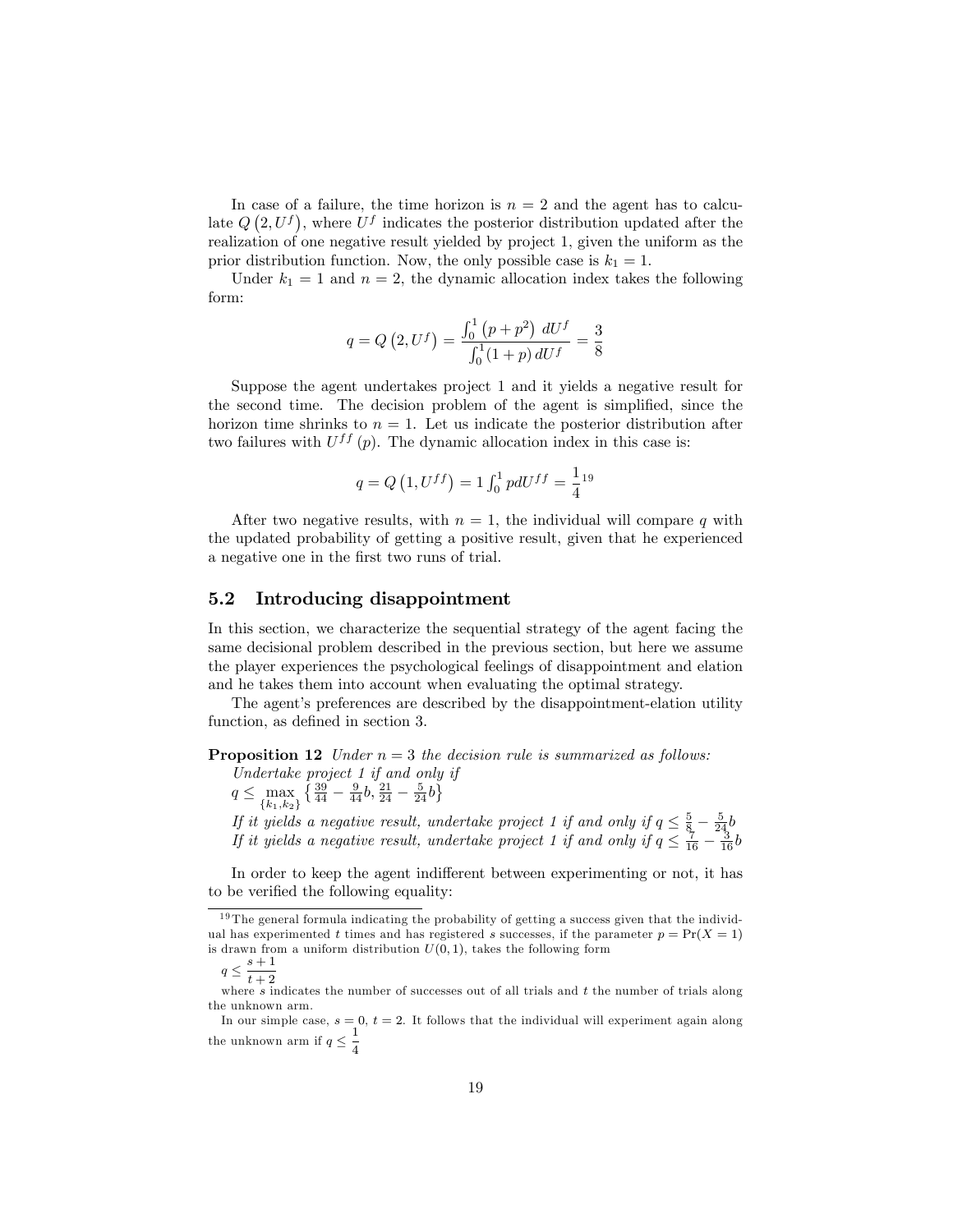$$
3q = (1 + (1 - \overline{c})) p + -b\overline{c}(1 - p)
$$
  
+ (1 + (1 - \overline{c})) p<sup>2</sup> - b\overline{c}p(1 - p) + q(1 - p)  
+ (1 + (1 - \overline{c})) p<sup>3</sup> - b\overline{c}p<sup>2</sup>(1 - p) + qp(1 - p) + q(1 - p)

At the boundary, the agent equates the sum of the utility of the sure payoff associated with undertaking three times the safe project and the sum of the expected utility of payoffs in the case the agent decides to undertake project 1 inf the first period and then act according to the optimal strategy specifying  $k_1 = 2$ . The mechanism driven by the vector  $k$  plays a key role in understanding the functional form of dynamic allocation indexes, since now the agent experiences a negative level of utility in case of a negative result yielded by project 1, while he has zero utility level in case of standard expected utility theorem paradigm. According to the same procedure shown above, the dynamic allocation index has the following expression:

$$
Q(3, U) =
$$
\n
$$
\max_{\{k_1, k_2\}} \left\{ \begin{array}{c} (1 + (1 - \overline{c})) \frac{\int_0^1 (p + p^2 + p^3) dp}{\int_0^1 (1 + p + p^2) dp} + (-b\overline{c}) \frac{\int_0^1 (1 - p) dp}{\int_0^1 (1 + p + p^2) dp}, \\ (1 + (1 - \overline{c})) \frac{\int_0^1 (p + 2p^2) dp}{\int_0^1 (1 + 2p) dp} + (-b\overline{c}) \frac{\int_0^1 (1 + p - 2p^2) dp}{\int_0^1 (1 + 2p) dp} \end{array} \right\}
$$

Under the distributional assumption of a uniform distribution, it reduces to:  $Q^D(3,F) = \max$  ${k_1,k_2}$  $\left\{\frac{39}{44}-\frac{9}{44}b,\frac{21}{24}-\frac{5}{24}b\right\}$ 

The decision rule followed by the individual remains unchanged: the agent will decide to experiment if and only if  $q \leq Q^D(3, F)$ , i.e. the individual will decide to experiment if the utility associated with the payoff of the sure project is lower or equal to the expected utility associated with payoff obtained by following the optimal strategy on project 1. Assume  $q \leq Q^D(3, F)$ . Accordingly to the decision rule, the individual will find convenient to undertake project 1 If he experiments and gets a positive result, he will find convenient to experiment again. In the case he gets a negative result, the time horizon is  $n = 2$  and the agent has to calculate  $\overline{Q}(2, U^f)$ , where  $U^f$  indicates the posterior distribution updated after the realization of a negative result with project 1. When the time horizon is  $n = 2$ , the only possible case is  $k_1 = 1$ .

Under  $k_1 = 1$  and  $n = 2$ , the dynamic allocation index takes the following form:

$$
q = Q\left(2, U^f\right) = \left(1 + \left(1 - \overline{c}^f\right)\right) \frac{\int_0^1 \left(p + p^2\right) dU^f}{2 - \int_0^1 (1 - p) dU^f} + \left(-b\overline{c}^f\right) \frac{\int_0^1 (1 - p^2) dU^f}{2 - \int_0^1 (1 - p) dU^f}
$$

where  $\bar{c}^f = \int_0^1 pdU^f = \frac{1}{3}$ <br>It follows that if  $q \leq Q^D(2, U^f)$  boundary calculated after a negative result, the individual will Önd convenient to undertake again project 1. In the opposite case, he will decide to switch to the safe project forever.

The optimal strategy predicts a "stay with a winner" rule, so that the agent needs to evaluate the convenience of his action only in case of a negative result..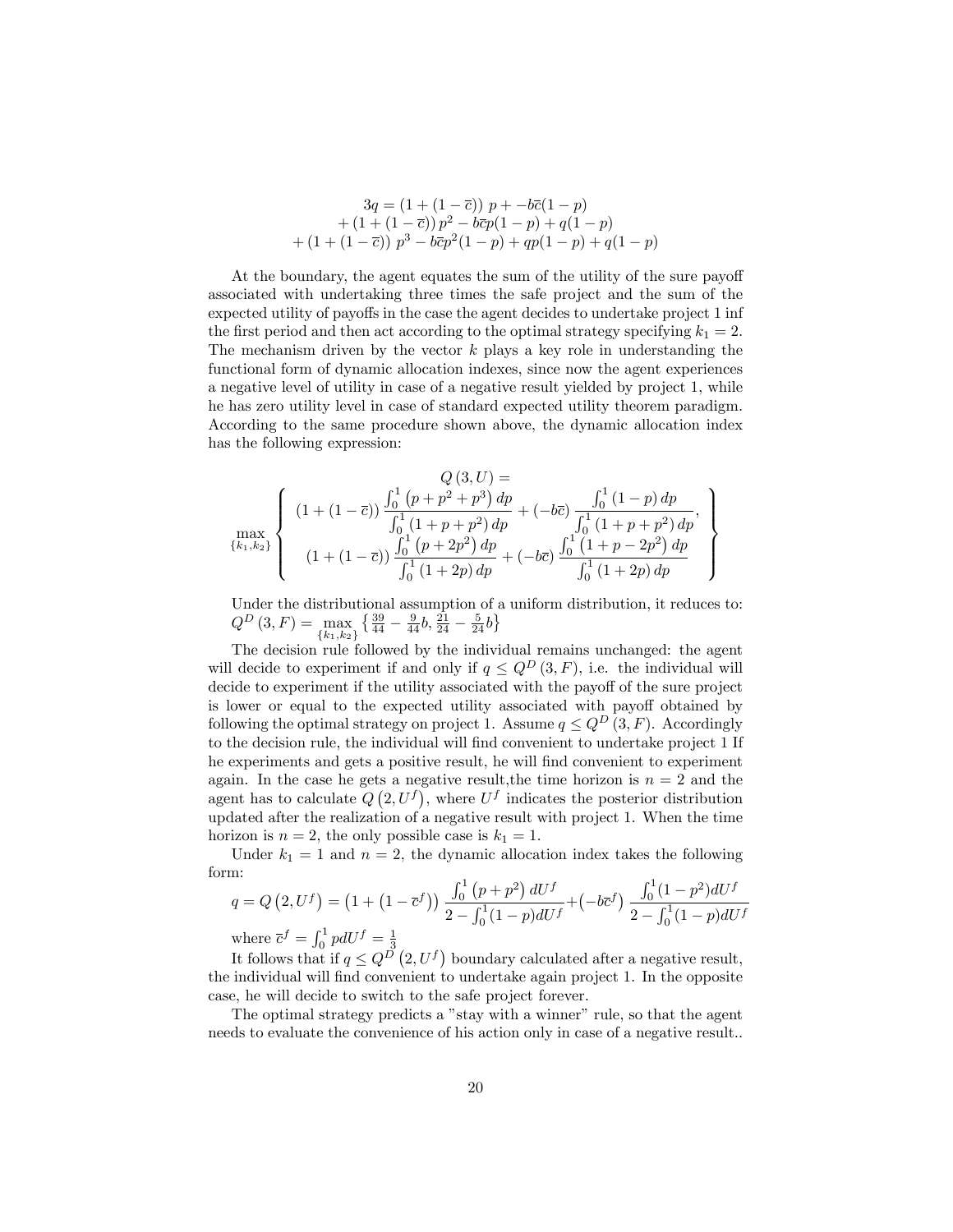Suppose the agent experiments along the unknown arm and a negative result occurs for the second time. The decision problem of the agent is simplified, since the horizon time shrinks to  $n = 1$ , and the individual will compare q with the updated expected utility of the reward of project 1, given that he experienced a negative result in the first two runs of trial. Therefore, the dynamic allocation index becomes:

 $Q^{D}\left(1,F^{ff}\right)=\left(1+\left(1-\overline{c}^{ff}\right)\right)\int_{0}^{1}pdF^{ff}+\left(-b\overline{c}^{ff}\right)\int_{0}^{1}\left(1-p\right)dF^{ff}$ where  $\overline{c}^{ff} = \int_0^1 pdF^{ff} = \frac{1}{4}$ 

### 5.3 Comparisons

Does the agent experiment more when he feels disappointment in case of a failure? The aim of this section is to provide an answer in the simple setting with a finite horizon examined above and we determine the conditions on the disappointment parameter under which the economic agent is willing to experiment more when characterized by a disappointment-elation utility function with respect to the standard EUT paradigm.

The agent will decide to experiment more when characterized by disappointment when the following inequality is satisfied:

$$
Q^{D}\left(n,F\right) \geq Q^{EUT}\left(n,F\right).
$$

This table exhibits the values of the parameter that satisfy the above condition under the specification of the disappointment-elation function considered in Section 3 and 4 and under different assumption on the time horizon of experimentation. In the second last column we report the value of the parameter  $b$  in the case we do not allow the agent to update the distribution function and the expected payoff  $\bar{c}$  of the unsafe project after each experimentation trial, while in the last column we report the value of parameter b when updating is allowed.

$$
N = 2 \tQ(2, U) = \frac{5}{9} \t b \le \frac{5}{4} \t b \le 1, 15
$$
  
\n
$$
Q(1, U^f) = \frac{1}{3} \t b \le 1 \t b \le 1
$$
  
\n
$$
N = 3 \tQ(3, U) = \frac{13}{23} \t b \le \frac{13}{9} \t b \le 1, 24
$$
  
\n
$$
Q(2, U^f) = \frac{3}{8} \t b \le \frac{8}{5} \t b \le 1, 16
$$
  
\n
$$
Q(1, U^{ff}) = \frac{1}{4} \t b \le 1 \t b \le 1
$$
  
\n
$$
N = 4 \tQ(4, U) = \frac{8}{13} \t b \le \frac{8}{5} \t b \le 1, 28
$$
  
\n
$$
Q(3, U^f) = \frac{4}{9} \t b \le \frac{8}{3} \t b \le 1, 2
$$
  
\n
$$
Q(2, U^{ff}) = \frac{7}{25} \t b \le \frac{7}{6} \t b \le 1, 15
$$
  
\n
$$
Q(1, U^{ff}) = \frac{7}{5} \t b \le 1 \t b \le 1
$$

From the inspection of table I, it can be seen that the parameter b increases as N increases: i.e. as the number of trials of experimentation before the end of the game increases, the maximum intensity of disappointment aversion that the agent can bear, in order to have more experimentation with respect to the standard EUT, increases. Not surprisingly, the parameter  $b$  decreases after each failure: since the agent's utility is reduced after each failure and losses have a higher weight than gains, he is willing to bear a lower intensity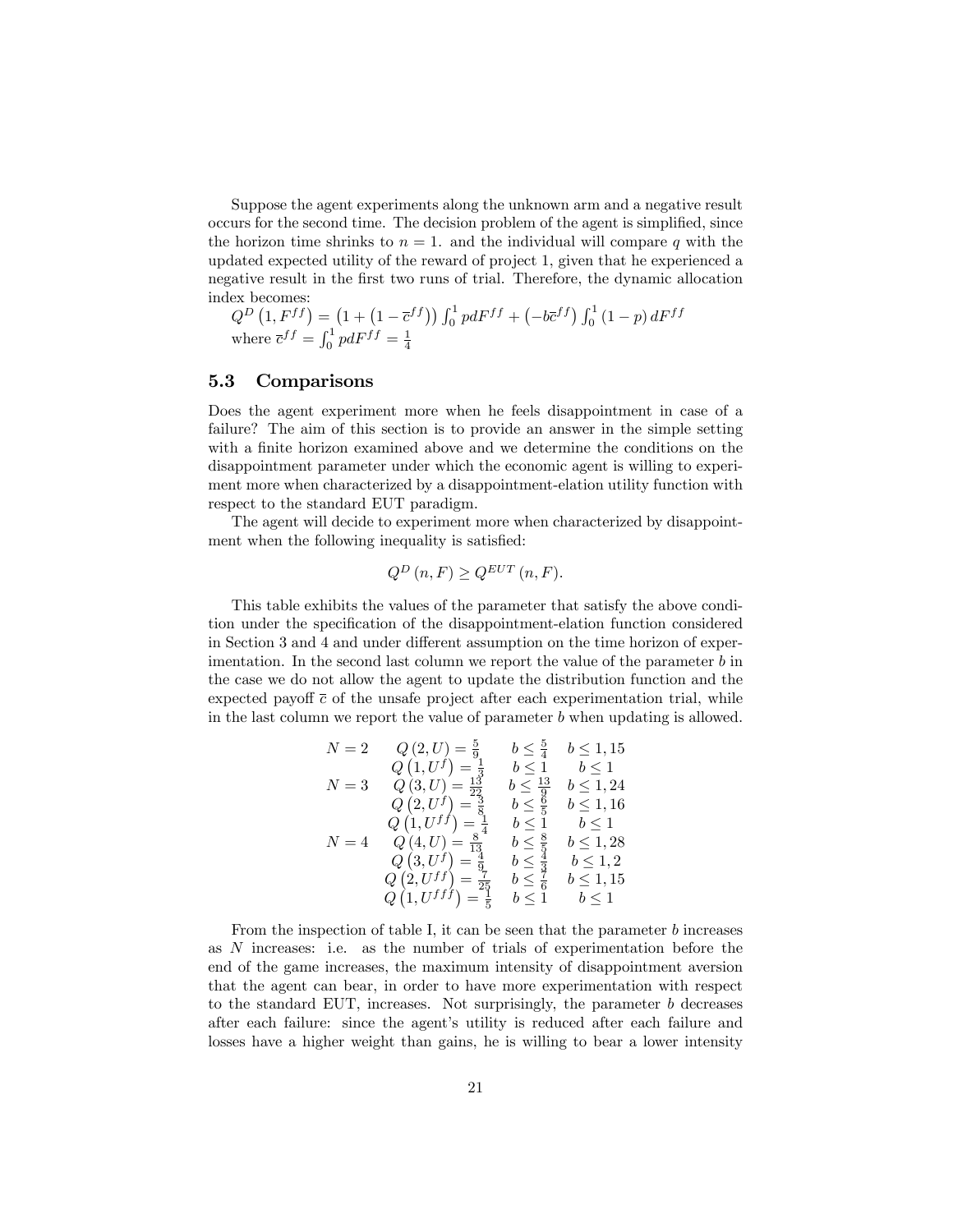level of disappointment after a failure. It is worth noting that the agent can weigh consistently more losses relative to gains in psychological terms and still decide to experiment more than a standard EUT maximiser- which again is counterintuitive.

More interestingly, the table shows that the result of Proposition 10 are not vulnerable to the simplifying assumption of an expected value of the payoff of the unsafe project not updated after each trial of experimentation. Note that when we allow the agent to update both the distribution function and the expected payoff, the range of values of the parameter  $b$  satisfying the condition on more experimentation shrinks but the agent can still weigh more losses to gains and decide to experiment more with respect to a standard expected utility maximiser agent.

## 6 References

- 1. Bradt, R. N., S. M. Johnson, and S. Karlin, (1956) "On Sequential Designs for Maximizing the Sum of  $n$  Observations", Annals of Mathematical Statistics, Volume 27, Issue 4 (Dec., 1956), 1060-1074.
- 2. Berry, D and Fristedt B., (1985) "Bandit Problems: Sequential Allocation of Experiments" Chapman&Hall
- 3. De Groot, M. H, (1970) " Optimal Statistical Decisions" McGraw Hill
- 4. Gittins, J., (1979) "Bandit processes and dynamic allocation indices",. Journal of the Royal Statistical Society B, Volume 41, 148-64
- 5. Hey, John D., Chapter 6, "Experiments and the economics of individual decision making"
- 6. Kahneman, D. and A. Tversky, (1979) "Prospect Theory: an analysis of decision under risk", Econometrica, Volume 47, 111-132.
- 7. Kahneman, D and A. Tversky (1991) "Loss Aversion nad Riskless Choice: A Reference Dependent Model", Quarterly Journal of Economics, Volume 104, 1039-61
- 8. Kahneman, D. and A. Tversky, (1992) "Advances in Prospect Theory: Cumulative Representation of Uncertainty", Journal of Risk and Uncertainty, Volume 5, 297-323
- 9. Loomes, G. and R. Sugden, (1982) "Regret Theory: An Alternative Theory of Rational Choice under Uncertainty", The Economic Journal, Volume 92, 805-824.
- 10. Loomes, G. and R. Sugden, (1986) "Disappointment and Dynamic Consistency in Choice under Uncertainty", Review of Economic Studies, Volume 53, 271-282.